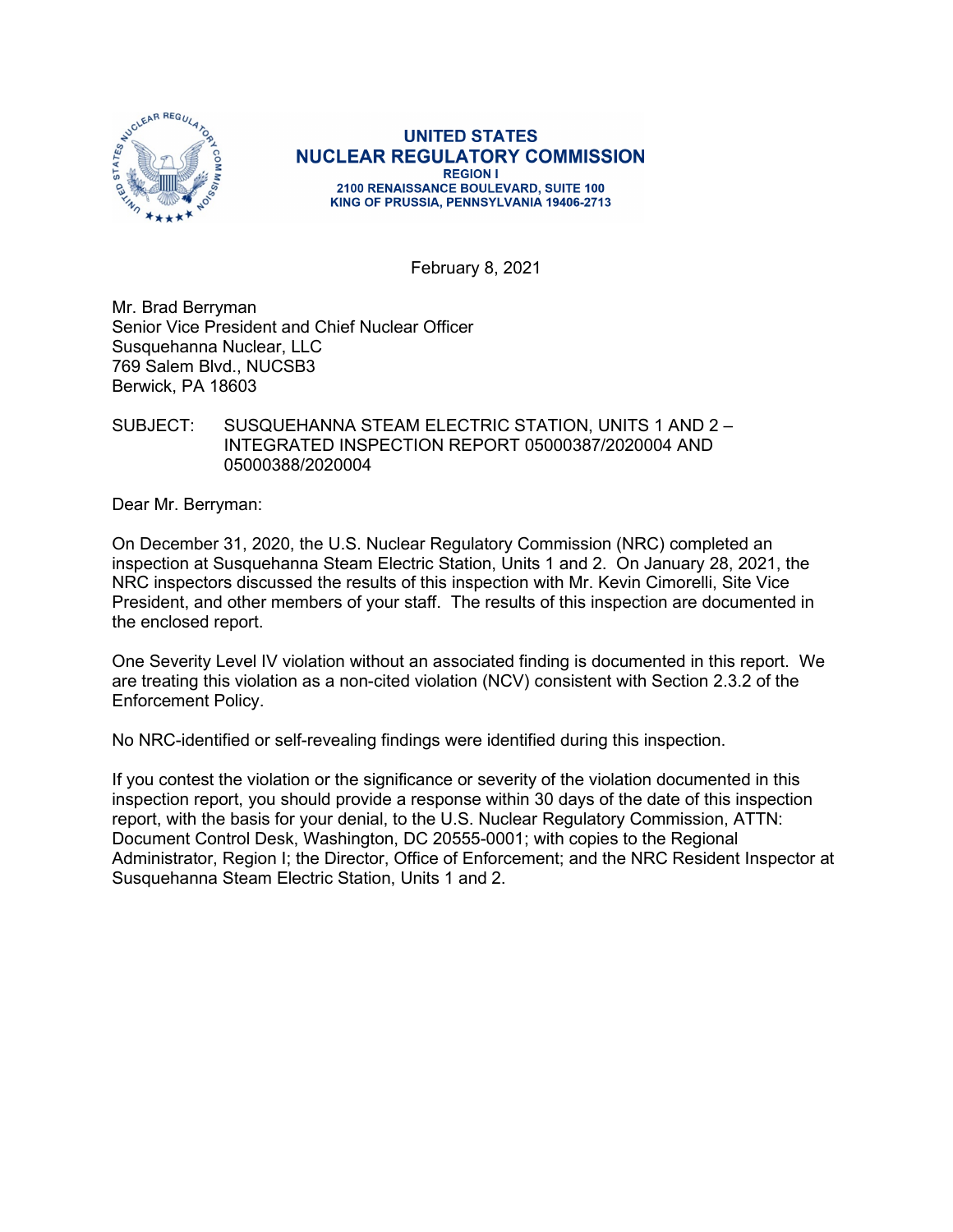This letter, its enclosure, and your response (if any) will be made available for public inspection and copying at http://www.nrc.gov/reading-rm/adams.html and at the NRC Public Document Room in accordance with Title 10 of the *Code of Federal Regulations* 2.390, "Public Inspections, Exemptions, Requests for Withholding."

Sincerely,

X /RA/

Signed by: Christopher Lally Chris M. Lally, Acting Chief Reactor Projects Branch 4 Division of Reactor Projects

Docket Nos. 05000387 and 05000388 License Nos. NPF-14 and NPF-22

Enclosure: As stated

cc w/ encl: Distribution via LISTSERV®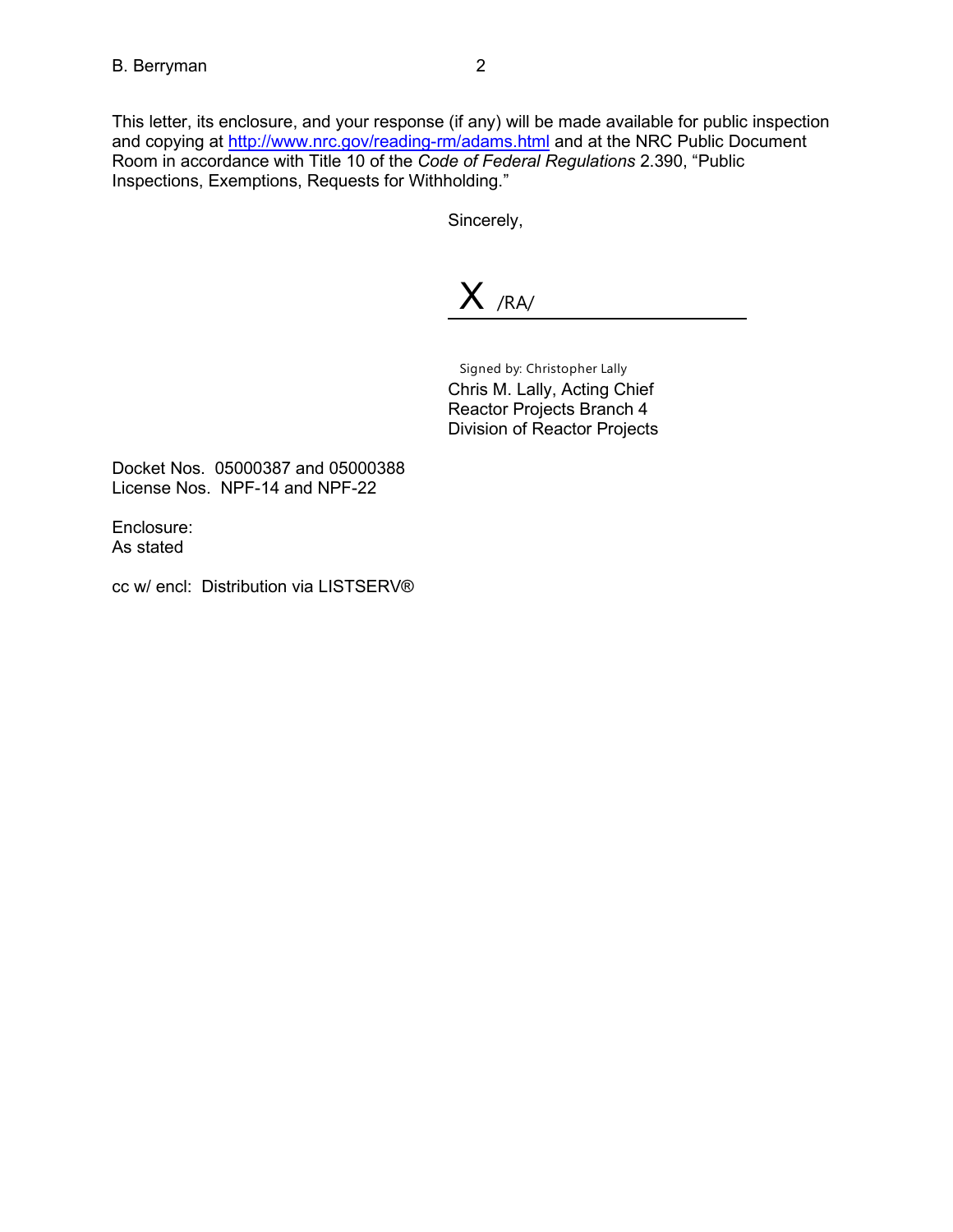SUBJECT: SUSQUEHANNA STEAM ELECTRIC STATION, UNITS 1 AND 2 – INTEGRATED INSPECTION REPORT 05000387/2020004 AND 05000388/2020004 DATED FEBRUARY 8, 2021

### **DISTRIBUTION:**

| DLew, RA                      | (R1ORAMAIL Resource) |  |  |  |
|-------------------------------|----------------------|--|--|--|
| <b>RLorson, DRA</b>           | (R1ORAMAIL Resource) |  |  |  |
| <b>DCollins, DRP</b>          | (R1DRPMAIL Resource) |  |  |  |
| BPham, DRP                    | (R1DRPMAIL Resource) |  |  |  |
| PKrohn, DRS                   | (R1DRSMAIL Resource) |  |  |  |
| <b>MFerdas, DRS</b>           | (R1DRSMAIL Resource) |  |  |  |
| CLally, DRP                   |                      |  |  |  |
| LCasey, DRP                   |                      |  |  |  |
| ZCoffman, DRP                 |                      |  |  |  |
| <b>TCorcoran, DRP</b>         |                      |  |  |  |
| EGarcia, DRP                  |                      |  |  |  |
| CHighley, DRP, SRI            |                      |  |  |  |
| MRossi, DRP, RI               |                      |  |  |  |
| DHochmuth, DRP, AA            |                      |  |  |  |
| RSkokowski, RI OEDO           |                      |  |  |  |
| RidsNrrPMSusquehanna Resource |                      |  |  |  |
| RidsNrrDorlLpl1 Resource      |                      |  |  |  |
| <b>ROPreports Resource</b>    |                      |  |  |  |
|                               |                      |  |  |  |

DOCUMENT NAME: https://usnrc.sharepoint.com/teams/Region-I-Branch-4/Shared Documents/Inspection Reports/Susquehanna/2020/4Q/SUS2020\_004 FINAL.docx **ADAMS ACCESSION NUMBER: ML21039A284**

| ∇               | <b>SUNSI Review</b> | Non-Sensitive<br>Sensitive |        | l۷ | <b>Publicly Available</b><br>Non-Publicly Available |  |
|-----------------|---------------------|----------------------------|--------|----|-----------------------------------------------------|--|
| OFFICE   RI/DRP |                     | RI/DRP                     | RI/DRP |    |                                                     |  |
| I NAME          | CHighley            | LCasey                     | CLally |    |                                                     |  |
| DATE            | 2/5/21              | 2/5/21                     | 2/5/21 |    |                                                     |  |

OFFICIAL RECORD COPY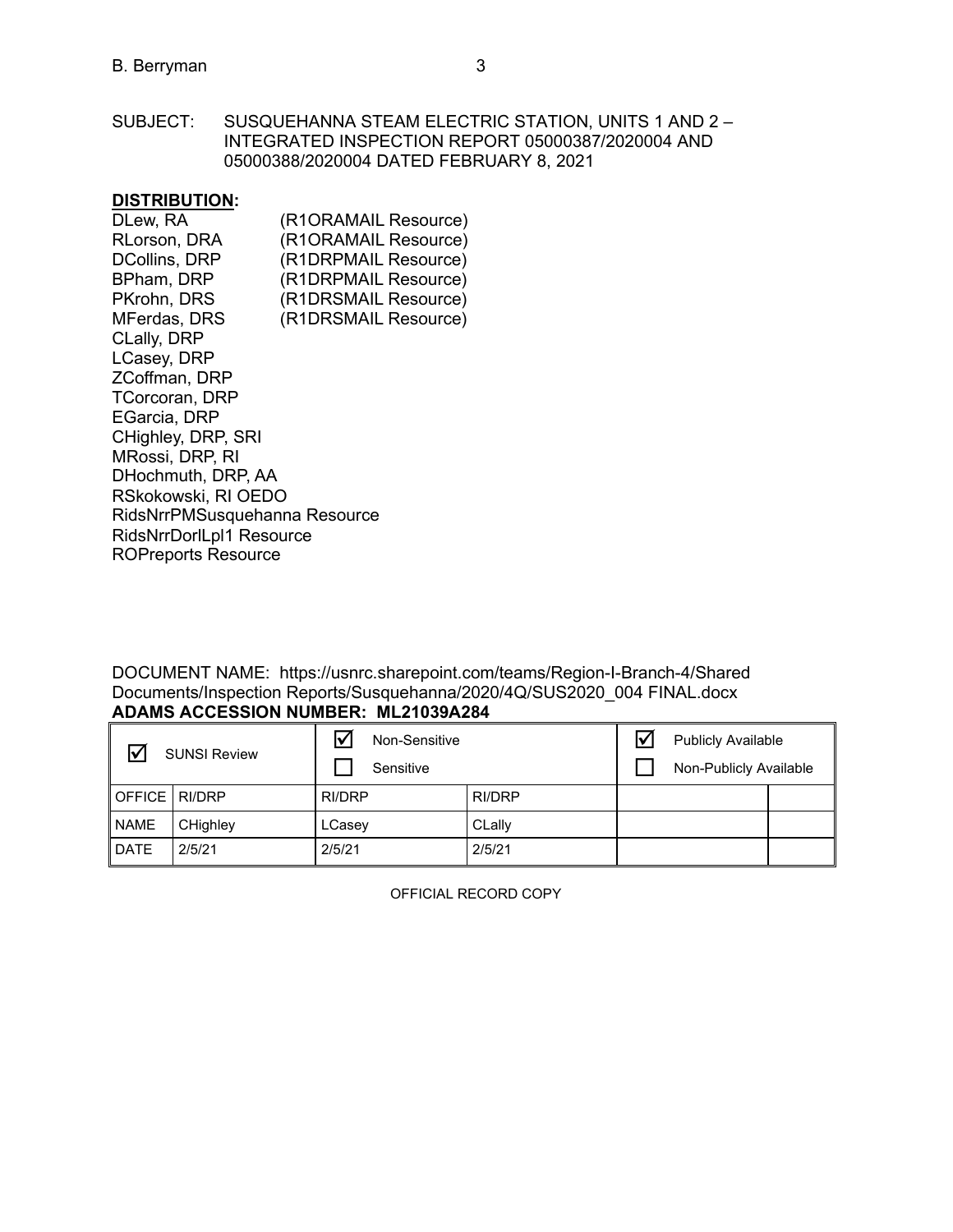# **U.S. NUCLEAR REGULATORY COMMISSION Inspection Report**

| Docket Numbers:                        | 05000387 and 05000388                                                                                                                                                                                                                                                  |
|----------------------------------------|------------------------------------------------------------------------------------------------------------------------------------------------------------------------------------------------------------------------------------------------------------------------|
| License Numbers:                       | NPF-14 and NPF-22                                                                                                                                                                                                                                                      |
| <b>Report Numbers:</b>                 | 05000387/2020004 and 05000388/2020004                                                                                                                                                                                                                                  |
| Enterprise Identifier: I-2020-004-0023 |                                                                                                                                                                                                                                                                        |
| Licensee:                              | Susquehanna Nuclear, LLC                                                                                                                                                                                                                                               |
| Facility:                              | Susquehanna Steam Electric Station, Units 1 and 2                                                                                                                                                                                                                      |
| Location:                              | Berwick, PA                                                                                                                                                                                                                                                            |
| <b>Inspection Dates:</b>               | October 1, 2020, to December 31, 2020                                                                                                                                                                                                                                  |
| Inspectors:                            | C. Highley, Senior Resident Inspector<br>M. Rossi, Resident Inspector<br>H. Anagnostopoulos, Senior Health Physicist<br>J. DeBoer, Reactor Inspector<br>P. Ott, Operations Engineer<br>A. Patel, Senior Reactor Inspector<br>N. Warnek, Senior Allegations Coordinator |
| Approved By:                           | Chris M. Lally, Acting Chief<br>Reactor Projects Branch 4<br><b>Division of Reactor Projects</b>                                                                                                                                                                       |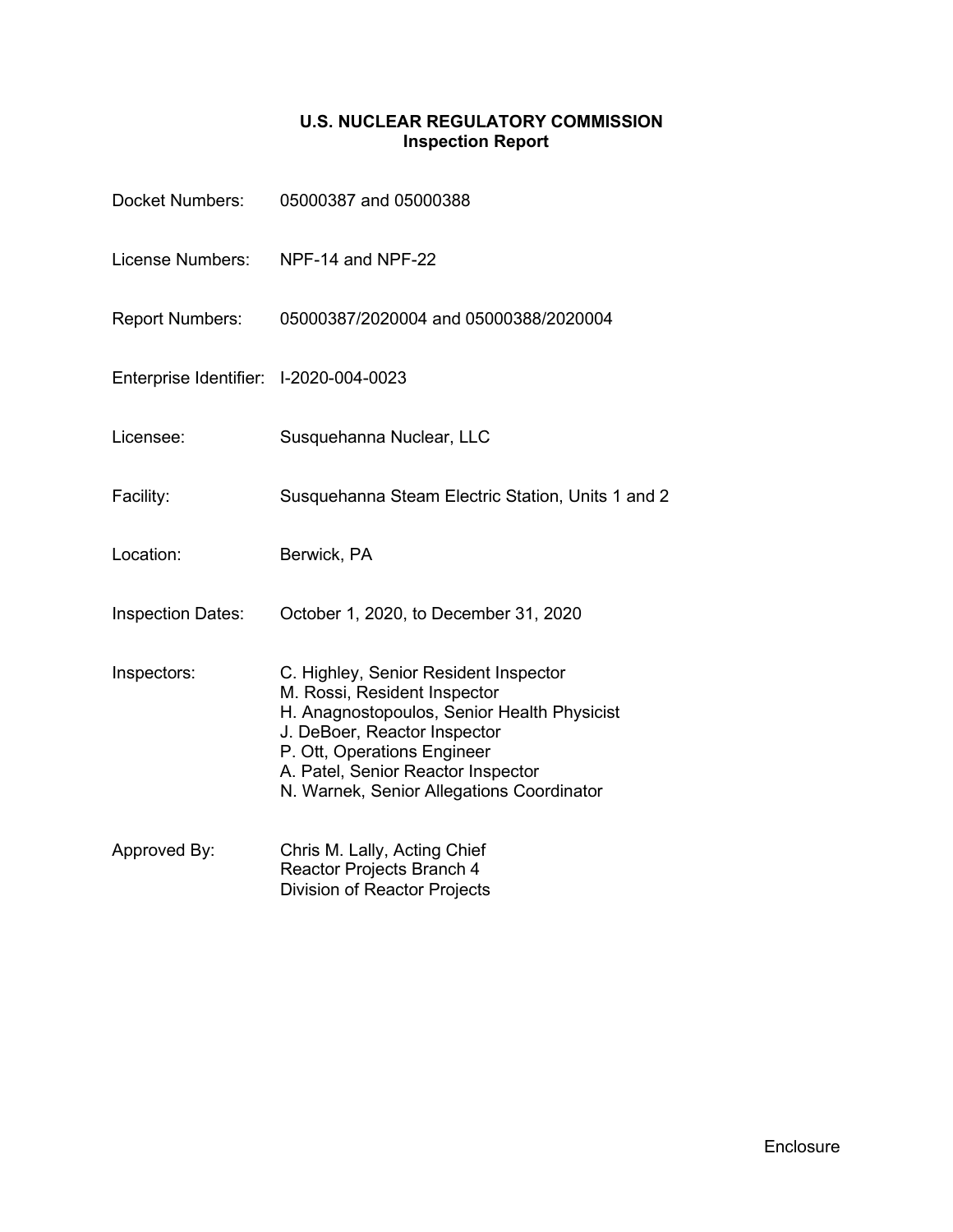### **SUMMARY**

The U.S. Nuclear Regulatory Commission (NRC) continued monitoring the licensee's performance by conducting an integrated inspection at Susquehanna Steam Electric Station, Units 1 and 2, in accordance with the Reactor Oversight Process. The Reactor Oversight Process is the NRC's program for overseeing the safe operation of commercial nuclear power reactors. Refer to<https://www.nrc.gov/reactors/operating/oversight.html> for more information.

# **List of Findings and Violations**

| Failure to Meet the Requirements of 10 CFR 50.73 for Reportability Due to a Condition         |                         |                |         |  |  |
|-----------------------------------------------------------------------------------------------|-------------------------|----------------|---------|--|--|
| <b>Prohibited by Technical Specifications</b>                                                 |                         |                |         |  |  |
| Cornerstone                                                                                   | Significance            | Cross-Cutting  | Report  |  |  |
|                                                                                               |                         | Aspect         | Section |  |  |
| Not Applicable                                                                                | NCV 05000387/2020004-01 | Not Applicable | 71153   |  |  |
|                                                                                               | Open/Closed             |                |         |  |  |
| The inspectors identified a Severity Level IV violation of Title 10 of the Code of Federal    |                         |                |         |  |  |
| Regulations (10 CFR) 50.73, "Licensee Event Report System," for the licensee's failure to     |                         |                |         |  |  |
| report within 60 days from discovering an existing condition prohibited by technical          |                         |                |         |  |  |
| specifications (TSs). Specifically, the licensee failed to submit a licensee event report     |                         |                |         |  |  |
| (LER) for exceeding 26 percent reactor power with two channels of the reactor protection      |                         |                |         |  |  |
| system inoperable which is a condition prohibited by TS 3.0.4. The licensee entered this into |                         |                |         |  |  |
| the corrective action program (CAP) as condition report CR-2020-16405 and submitted LER       |                         |                |         |  |  |
| 05000387/2020-003-00 dated December 21, 2020.                                                 |                         |                |         |  |  |

### **Additional Tracking Items**

None.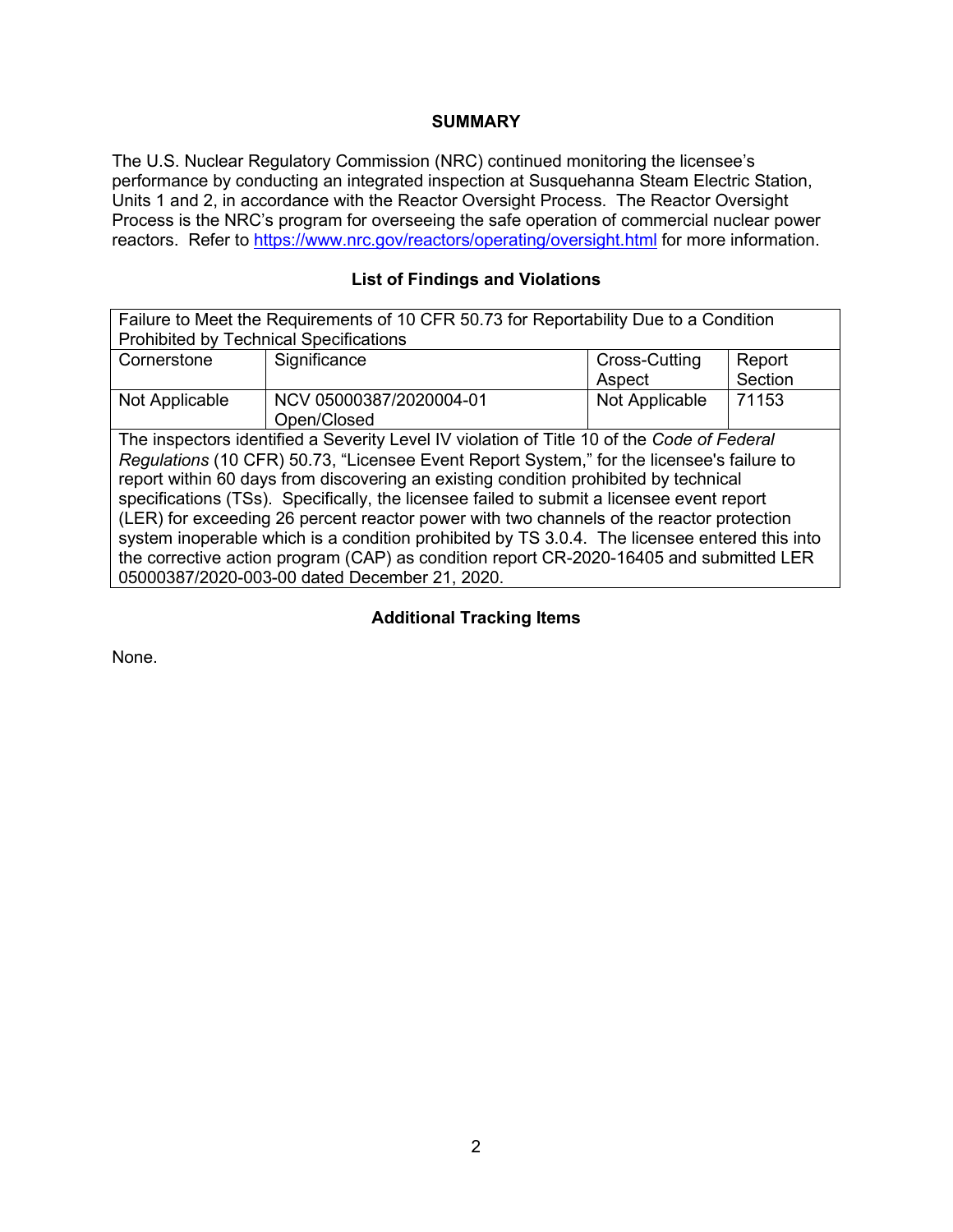### **PLANT STATUS**

Unit 1 began the inspection period at 100 percent power. On October 23, 2020, operators reduced reactor power to approximately 78 percent for a rod pattern adjustment. The unit was returned to 100 percent reactor power on October 24, 2020. On November 5, 2020, operators reduced reactor power to approximately 97 percent for turbine valve testing and returned to 100 percent reactor power. On November 19, 2020, operators reduced reactor power to approximately 88 percent for turbine valve cycling and rod pattern adjustment and returned to 100 percent reactor power. On December 17, 2020, operators reduced reactor power to approximately 97 percent for a rod pattern adjustment and returned to 100 percent reactor power. The unit remained at or near 100 percent power for the remainder of the inspection period.

Unit 2 began the inspection period at 100 percent power. On October 4, 2020, operators reduced reactor power to approximately 91 percent for a rod pattern adjustment. Reactor power was returned to 100 percent on October 5, 2020. On October 6, 2020, operators reduced reactor power to approximately 60 percent due to loss of extraction steam to the 4A feed water heater and rod pattern adjustment. Reactor power was returned to approximately 100 percent on October 8, 2020. On October 9, 2020, operators reduced reactor power to approximately 85 percent for a rod pattern adjustment. The unit was returned to 100 percent reactor power on October 10, 2020. On October 16, 2020, operators reduced reactor power to approximately 87 percent for a rod pattern adjustment. The unit was returned to 100 percent reactor power on October 17, 2020. On October 22, 2020, operators reduced reactor power to approximately 85 percent for a rod pattern adjustment. The unit was returned to 100 percent on October 23, 2020. On October 30, 2020, operators reduced reactor power to approximately 65 percent for a rod pattern adjustment. The unit was returned to 100 percent reactor power on November 1, 2020. On November 6, 2020, operators reduced reactor power to approximately 95 percent for a rod pattern adjustment and returned to 100 percent reactor power. On November 13, 2020, operators reduced reactor power to approximately 95 percent for a rod pattern adjustment. The unit was returned to 100 percent reactor power on November 14, 2020. On November 18, 2020, operators reduced reactor power to approximately 90 percent for a rod pattern adjustment. The unit was returned to 100 percent reactor power on November 19, 2020. On December 4, 2020, operators reduced reactor power to approximately 70 percent for a rod pattern adjustment. The unit was returned to 100 percent reactor power on December 6, 2020. On December 11, 2020, operators reduced reactor power to approximately 75 percent for a rod pattern adjustment. The unit was returned to 100 percent reactor power on December 13, 2020. On December 18, 2020, operators reduced reactor power to approximately 87 percent for a rod pattern adjustment. The unit was returned to 100 percent reactor power on December 19, 2020. On December 27, 2020, operators reduced reactor power to approximately 70 percent for a rod pattern adjustment. The unit was returned to 100 percent reactor power on December 29, 2020. The unit remained at or near 100 percent power for the remainder of the inspection period.

### **INSPECTION SCOPES**

Inspections were conducted using the appropriate portions of the inspection procedures (IPs) in effect at the beginning of the inspection unless otherwise noted. Currently approved IPs with their attached revision histories are located on the public website at [http://www.nrc.gov/reading](http://www.nrc.gov/reading-rm/doc-collections/insp-manual/inspection-procedure/index.html)[rm/doc-collections/insp-manual/inspection-procedure/index.html.](http://www.nrc.gov/reading-rm/doc-collections/insp-manual/inspection-procedure/index.html) Samples were declared complete when the IP requirements most appropriate to the inspection activity were met consistent with Inspection Manual Chapter (IMC) 2515, "Light-Water Reactor Inspection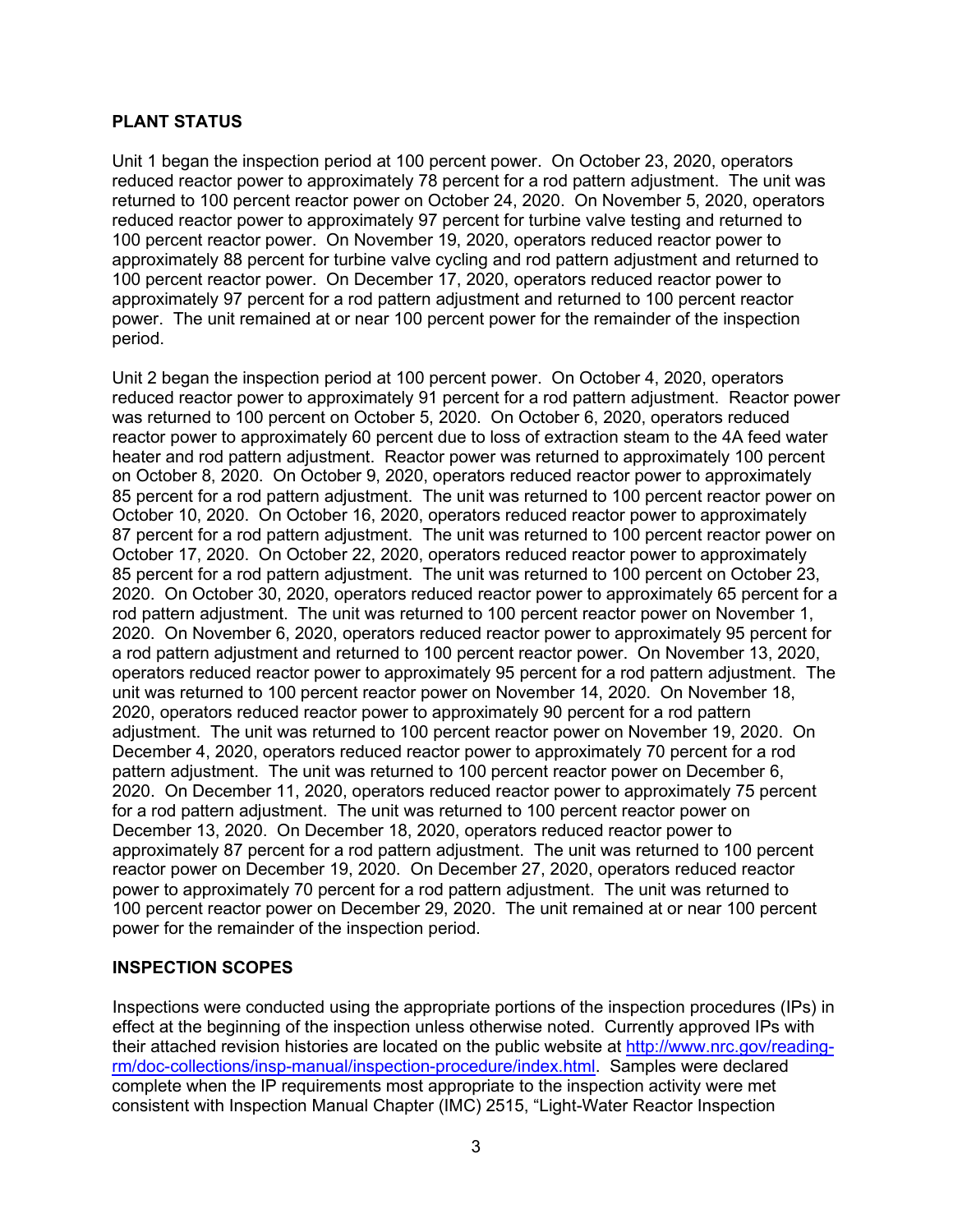Program - Operations Phase." The inspectors reviewed selected procedures and records, observed activities, and interviewed personnel to assess licensee performance and compliance with Commission rules and regulations, license conditions, site procedures, and standards. Starting on March 20, 2020, in response to the National Emergency declared by the President of the United States on the public health risks of the coronavirus (COVID-19), resident and regional inspectors were directed to begin telework and to remotely access licensee information using available technology. During this time the resident inspectors performed periodic site visits each week, increasing the amount of time on site as local COVID-19 conditions permitted. As part of their onsite activities, resident inspectors conducted plant status activities as described in IMC 2515, Appendix D, observed risk significant activities, and completed on site portions of IPs. In addition, resident and regional baseline inspections were evaluated to determine if all or portion of the objectives and requirements stated in the IP could be performed remotely. If the inspections could be performed remotely, they were conducted per the applicable IP. In some cases, portions of an IP were completed remotely and on site. The inspections documented below met the objectives and requirements for completion of the IP.

# **REACTOR SAFETY**

## 71111.01 - Adverse Weather Protection

## Seasonal Extreme Weather (IP Section 03.01) (1 Sample)

- (1) The inspectors evaluated readiness for seasonal extreme weather conditions prior to the onset of seasonal cold temperatures for the following systems:
	- Emergency service water and spray pond network
	- Residual heat removal service water (RHRSW)
	- Blue Max emergency alternating current power system

### 71111.04 - Equipment Alignment

### Partial Walkdown (IP Section 03.01) (2 Samples)

The inspectors evaluated system configurations during partial walkdowns of the following systems/trains:

- (1) Unit Common, 'A', 'B', 'D', and 'E' emergency diesel generators during 'C' emergency diesel generator and startup transformer T-20 work windows on October 14, 2020
- (2) Unit 2, emergency core cooling system components during 'B' residual heat removal (RHR) system outage on November 12, 2020

### 71111.05 - Fire Protection

# Fire Area Walkdown and Inspection (IP Section 03.01) (5 Samples)

The inspectors evaluated the implementation of the fire protection program by conducting a walkdown and performing a review to verify program compliance, equipment functionality, material condition, and operational readiness of the following fire areas:

(1) Unit Common, 'C' emergency diesel generator bay (FZ 0-41C) after oil system maintenance on October 20, 2020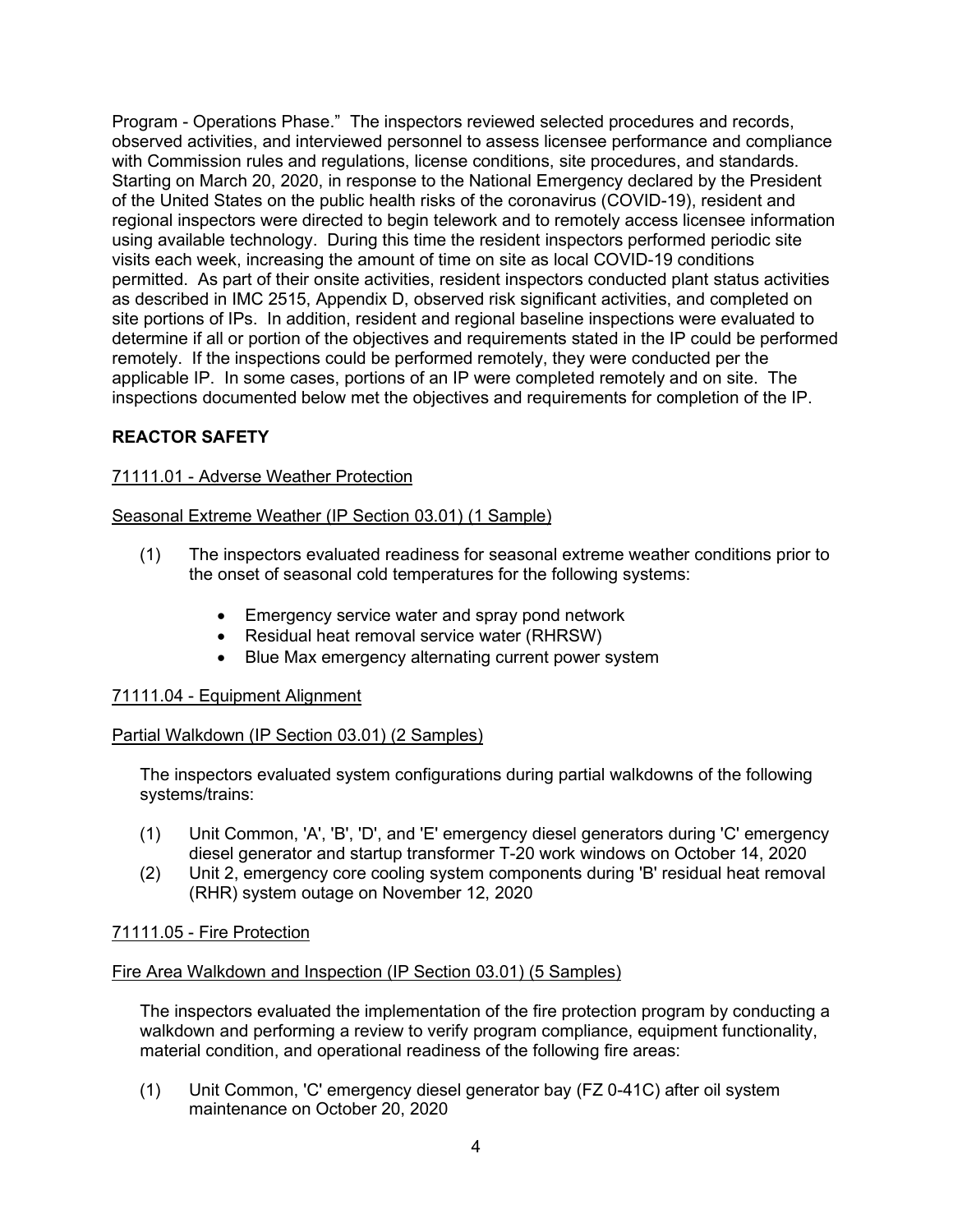- (2) Unit 2, high-pressure coolant injection (FZ 2-1C) and 'A' RHR pump (FZ 2-1F) rooms on November 10, 2020
- (3) Unit Common, main control room (FZ 0-26H, N, and P) on November 17, 2020
- Unit 1, control structure, 698-foot elevation, general area (FZ 0-24C, D, L, and M), during instrumentation and control and operations surveillance testing on November 19, 2020
- (5) Unit Common, refueling floor (FZ 0-8A) on November 24, 2020

Fire Brigade Drill Performance (IP Section 03.02) (1 Sample)

(1) Unit 1 announced fire drills: control structure (698-foot elevation), computer room, and lower cable spreading room (714-foot elevation) on December 11, 2020

### 71111.11A - Licensed Operator Requalification Program and Licensed Operator Performance

### Requalification Examination Results (IP Section 03.03) (1 Sample)

(1) The inspectors reviewed and evaluated the licensed operator requalification exam results for the annual operating exam and biennial written exam on October 29, 2020

#### 71111.11Q - Licensed Operator Requalification Program and Licensed Operator Performance

### Licensed Operator Performance in the Actual Plant/Main Control Room (IP Section 03.01) (1 Sample)

(1) The inspectors observed and evaluated licensed operator performance in the Unit 1 control room during control rod sequence exchange on October 23, 2020

#### Licensed Operator Requalification Training/Examinations (IP Section 03.02) (1 Sample)

(1) The inspectors observed and evaluated Examination 009, Revision 0, on October 14, 2020

#### 71111.12 - Maintenance Effectiveness

#### Maintenance Effectiveness (IP Section 03.01) (1 Sample)

The inspectors evaluated the effectiveness of maintenance to ensure the following structures, systems, and components remain capable of performing their intended function:

(1) Unit 1, 'B' RHRSW due to multiple maintenance preventable functional failures on October 19, 2020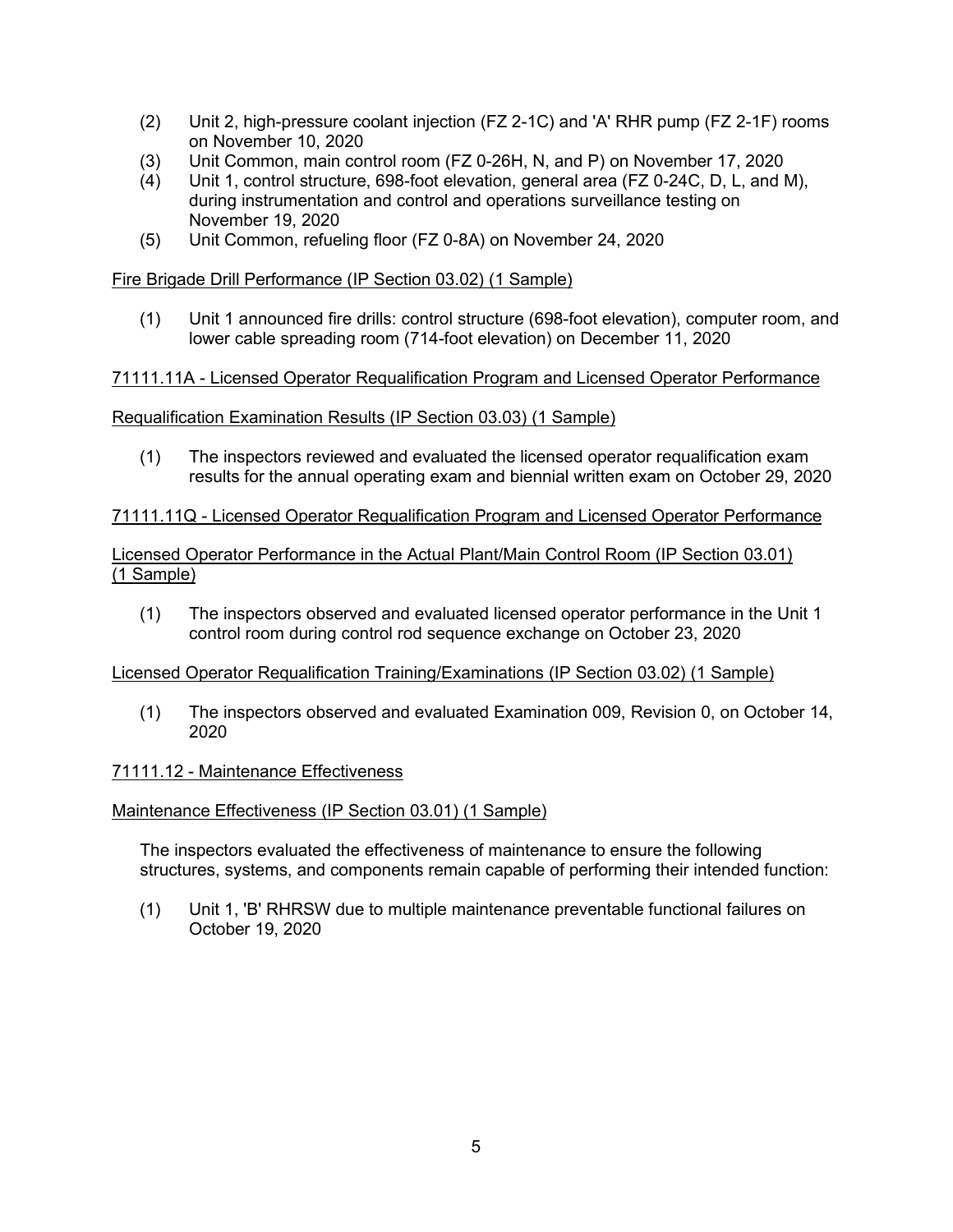# 71111.13 - Maintenance Risk Assessments and Emergent Work Control

### Risk Assessment and Management (IP Section 03.01) (3 Samples)

The inspectors evaluated the accuracy and completeness of risk assessments for the following planned and emergent work activities to ensure configuration changes and appropriate work controls were addressed:

- (1) Unit Common, reactor vessel level functional test with automatic depressurization system permissive when U1 RHRSW inoperable due to 1A RHR heat exchanger RHRSW outlet PSV 11213A leak on October 5, 2020
- (2) Unit Common, elevated risk to electrical systems during coincident 'C' emergency diesel generator and startup transform T-20 system maintenance windows on October 13 to 15, 2020
- (3) Unit 2, elevated risk (Yellow) for 'A' RHR isolation at the end of reactor coolant isolation cooling station outage window on October 29, 2020

### 71111.15 - Operability Determinations and Functionality Assessments

#### Operability Determination or Functionality Assessment (IP Section 03.01) (6 Samples)

The inspectors evaluated the licensee's justifications and actions associated with the following operability determinations and functionality assessments:

- (1) Unit 2, 2A core spray unit cooler emergency service water downstream return isolation valve through wall leak past operability October 1, 2020
- (2) Unit 1, CR-2020-13059, testing light did not extinguish as expected during main steam isolation valve testing on October 2, 2020
- (3) Unit 1, 1A RHR heat exchanger RHRSW outlet valve (PSV 11213A) leak by on October 5, 2020
- (4) Unit Common, 'C' emergency diesel generator failure of monthly operability surveillance (SO-024-001C) due to not achieving an acceptable start time on November 2, 2020
- (5) Unit 1, main steam bypass valves opened during turbine valve cycling surveillance test on December 17, 2020
- (6) Unit Common, wooden framed filters found in the control building ventilation system that supports the control room envelope on December 28, 2020

#### 71111.19 - Post-Maintenance Testing

#### Post-Maintenance Test (IP Section 03.01) (4 Samples)

The inspectors evaluated the following post-maintenance test activities to verify system operability and functionality:

- (1) Unit 1, 1A PSV 11213A, 1A RHR heat exchanger RHRSW outlet relief valve replacement following failure on October 5, 2020 (PCWO 2375725-0)
- (2) Unit Common, 'C' emergency diesel generator lube oil modification installation on October 13 to 19, 2020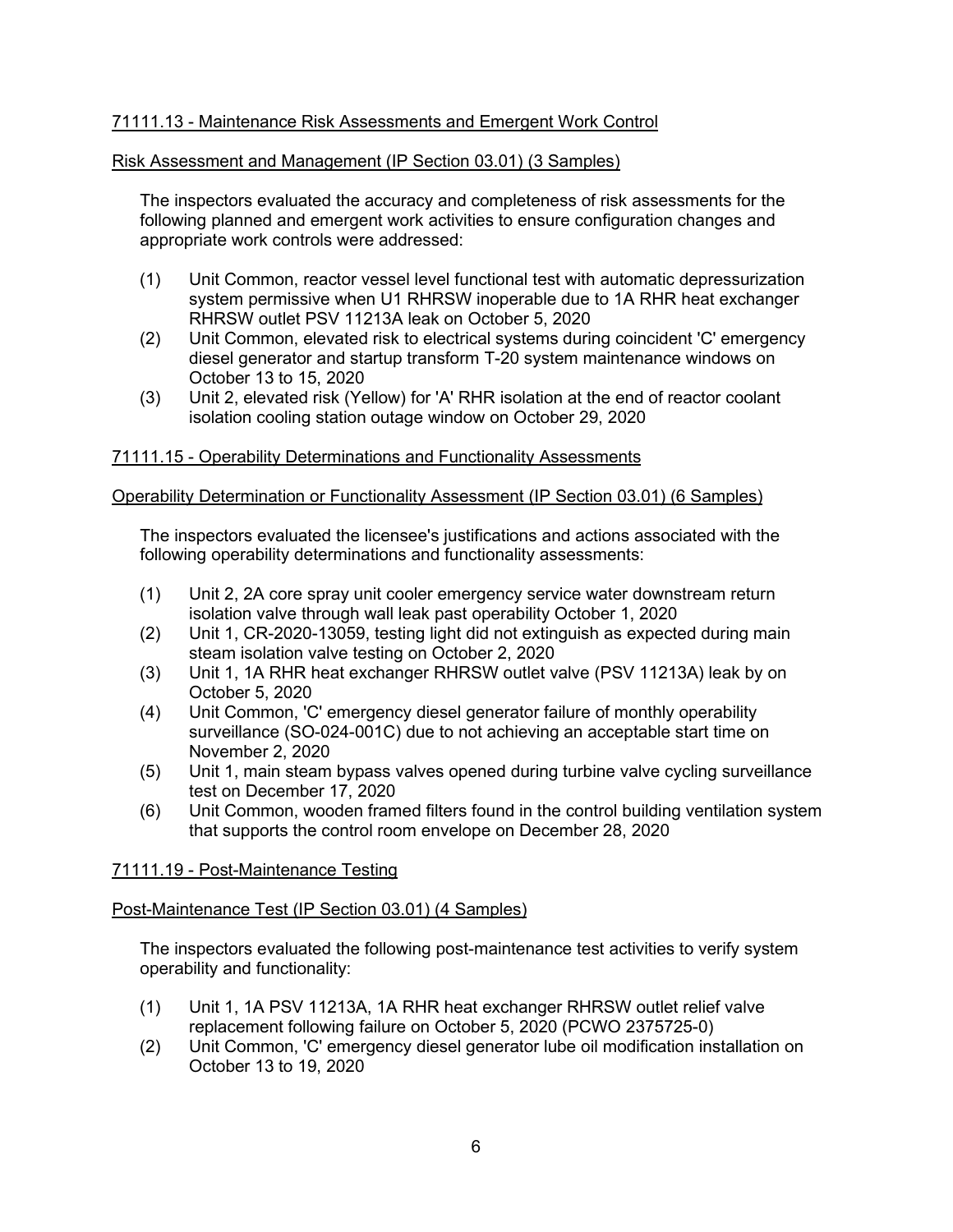- (3) Unit 2, reactor coolant isolation cooling maintenance window for work orders 2280539 and 2318486 on October 27, 2020
- (4) Unit 2, 'B' traversing incore probe repair on November 10, 2020

### 71111.22 - Surveillance Testing

The inspectors evaluated the following surveillance tests:

Surveillance Tests (other) (IP Section 03.01) (1 Sample)

(1) Unit 1, turbine valve, stop valve, and control valve surveillance on November 19, 2020

Inservice Testing (IP Section 03.01) (2 Samples)

- (1) Unit 2, high pressure coolant injection quarterly flow surveillance on December 9, 2020, following valve and breaker repairs
- (2) Unit Common, 'D' emergency diesel generator monthly operability run on December 14, 2020

### FLEX Testing (IP Section 03.02) (1 Sample)

(1) Unit Common, FLEX and B.5.b fire pump truck deployment and operation at the spray pond on November 12, 2020

### **RADIATION SAFETY**

#### 71124.03 - In-Plant Airborne Radioactivity Control and Mitigation

Permanent Ventilation Systems (IP Section 03.01) (2 Samples)

The inspectors evaluated the configuration of the following permanently installed ventilation systems:

- (1) 'B' train of the control structure heating, ventilation, and air conditioning
- (2) The Unit 2 reactor building heating, ventilation, and air conditioning

#### Temporary Ventilation Systems (IP Section 03.02) (2 Samples)

The inspectors evaluated the configuration of the following temporary ventilation systems:

- (1) Hot shop 50-inch lathe and Kelly building enclosure
- (2) Welding booth

#### Use of Respiratory Protection Devices (IP Section 03.03) (1 Sample)

(1) The inspectors evaluated the licensee's use of respiratory protection devices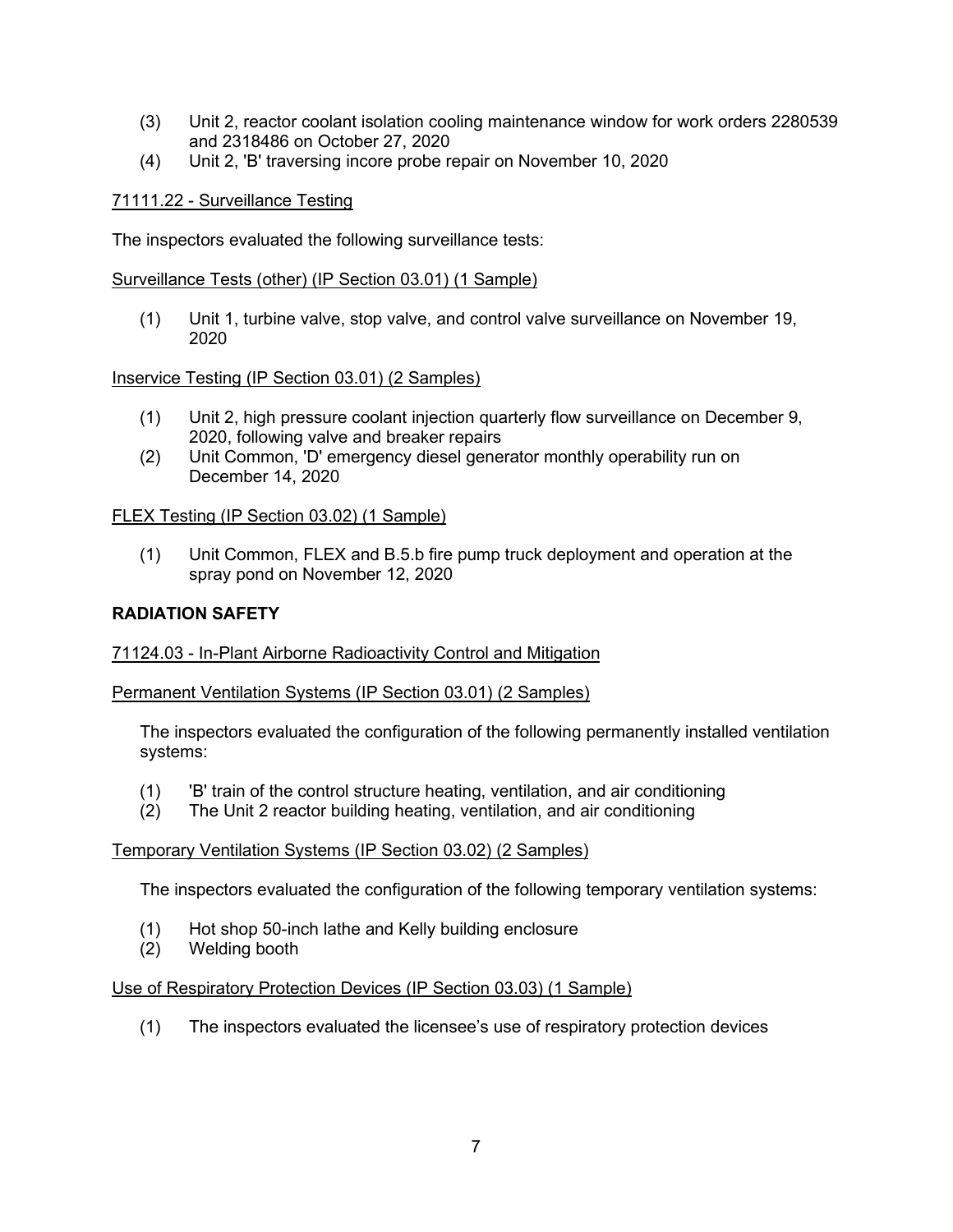### Self-Contained Breathing Apparatus for Emergency Use (IP Section 03.04) (1 Sample)

(1) The inspectors evaluated the licensee's use and maintenance of self-contained breathing apparatuses

#### 71124.04 - Occupational Dose Assessment

#### External Dosimetry (IP Section 03.02) (1 Sample)

(1) The inspectors evaluated licensee performance as it pertains to external dosimetry that is used to assign occupational dose

### **OTHER ACTIVITIES – BASELINE**

#### 71151 - Performance Indicator Verification

The inspectors verified licensee performance indicators submittals listed below:

#### MS09: Residual Heat Removal Systems (IP Section 02.08) (2 Samples)

- (1) Unit 1 (October 1, 2019, to September 30, 2020)
- (2) Unit 2 (October 1, 2019, to September 30, 2020)

### MS10: Cooling Water Support Systems (IP Section 02.09) (2 Samples)

- (1) Unit 1 (October 1, 2019, to September 30, 2020)
- (2) Unit 2 (October 1, 2019, to September 30, 2020)

### OR01: Occupational Exposure Control Effectiveness (IP Section 02.15) (1 Sample)

(1) November 1, 2019, to November 1, 2020

### PR01: Radiological Effluent Technical Specifications/Offsite Dose Calculation Manual Radiological Effluent Occurrences (RETS/ODCM) Radiological Effluent Occurrences (IP Section 02.16) (1 Sample)

(1) November 1, 2019, to November 1, 2020

### 71152 - Problem Identification and Resolution

### Semiannual Trend Review (IP Section 02.02) (1 Sample)

(1) The inspectors reviewed the licensee's CAP for potential adverse trends that might be indicative of a more significant safety issue

### Annual Follow-up of Selected Issues (IP Section 02.03) (3 Samples)

The inspectors reviewed the licensee's implementation of its CAP related to the following issues:

(1) Response to a chilled work environment in the radiation protection department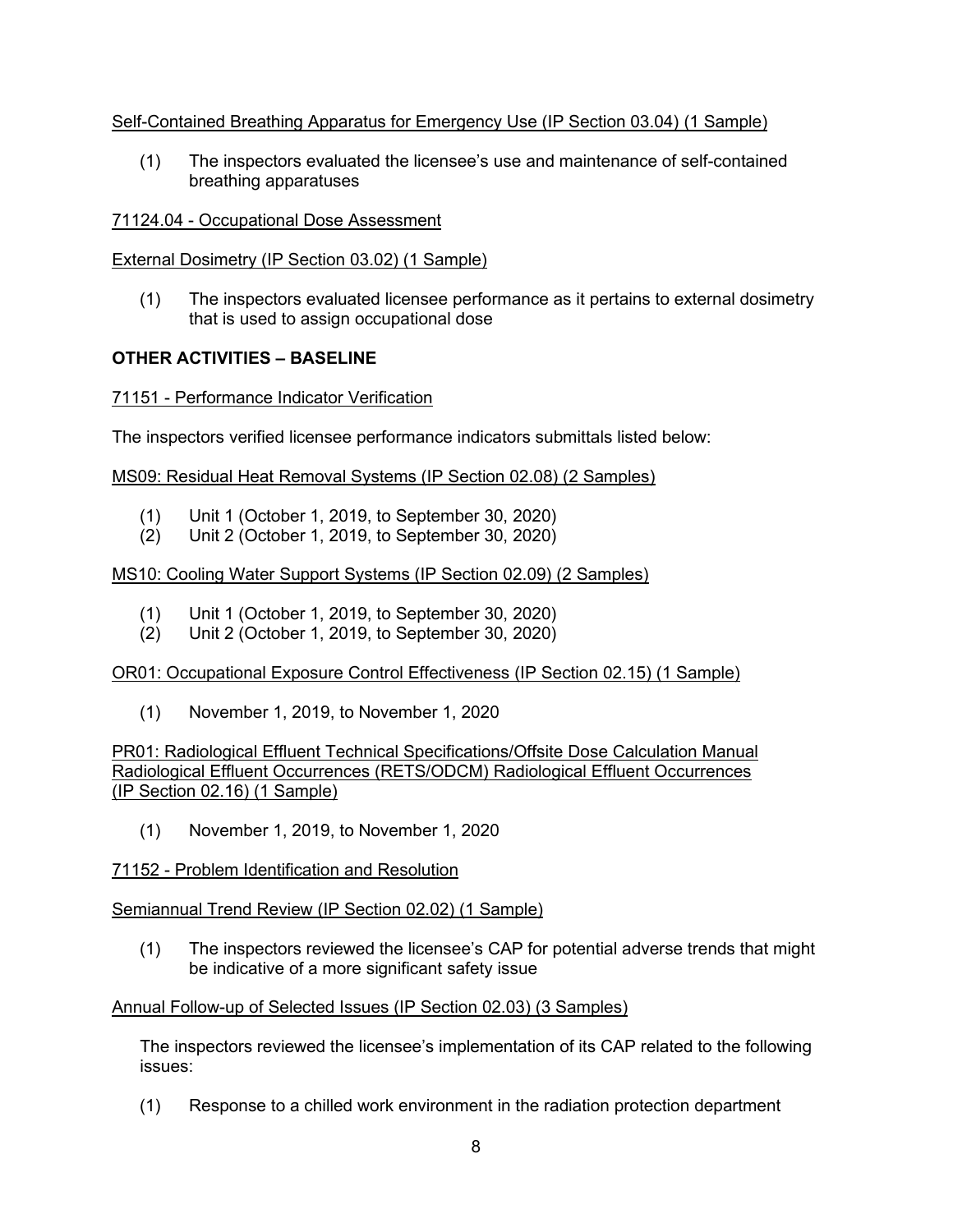- (2) Self-assessment plan of the plant floor drain system design and maintenance
- (3) Selected Non-Compliances with the Susquehanna Cyber Security Plan

## **INSPECTION RESULTS**

Observation: Review of the Licensee's Self-Assessment Plan of the Plant Floor Drain System Design and Maintenance 71152

The inspectors reviewed a self-assessment and associated corrective actions that were completed by the licensee staff. The self-assessment evaluated whether the technical bases for the floor drain flow rate stated in their plant calculations for Units 1 and 2 bounded plant configurations, and whether routine preventative maintenance on the floor drain system is effective to prevent blockage.

The licensee's evaluation included an extent of condition review to identify all drain piping configurations on Units 1 and 2 that could potentially be challenged due to blockages during an internal flood event. The licensee staff performed detailed calculations to confirm that their draining configurations protected safety-related equipment even with a certain percent blocked. The licensee staff also revised their maintenance procedures to improve their ability to detect and clean the drain piping going forward.

The inspectors reviewed the self-assessment, extent of condition review, revised maintenance procedures, relevant action reports, and interviewed the responsible system engineer and licensee subject matter expert on the topic. Based on the documents reviewed and discussions with personnel, the inspectors determined the licensee's evaluation of the issue was adequate and provided for corrective actions commensurate with the safety significance of the problem. No performance deficiencies were identified.

Observation: Semi-Annual Trend Review 71152

The inspectors performed a semi-annual review of site issues to identify trends that might indicate the existence of more significant safety concerns. As part of this review, the inspectors included repetitive or closely-related issues documented by the licensee in the CAP database, trend reports, site performance indicators, major equipment problem lists, system health reports, maintenance rule assessments, and maintenance or CAP backlogs. The inspectors also reviewed how the licensee's CAP evaluated and responded to individual issues identified by the NRC inspectors during routine plant walkdowns and daily condition report reviews.

### Adverse Human Performance Trend

In continued monitoring of the human performance error trend from the preceding semi-annual trend, the inspectors closely tracked human performance errors spanning the final two quarters of 2020. In the second half of 2020, there were 302 condition reports generated by the licensee with the human performance trend code assigned, versus 206 condition reports generated in 2019. The inspectors chose several notable examples of this issue:

• The inspectors reviewed the circumstances and corrective actions related to the failure to make a required limiting condition of operation (LCO) entry during a maintenance window, as documented in CR-2020-10391. On July 23, 2020, while performing maintenance on the Unit 2 'A' core spray unit cooler, operators failed to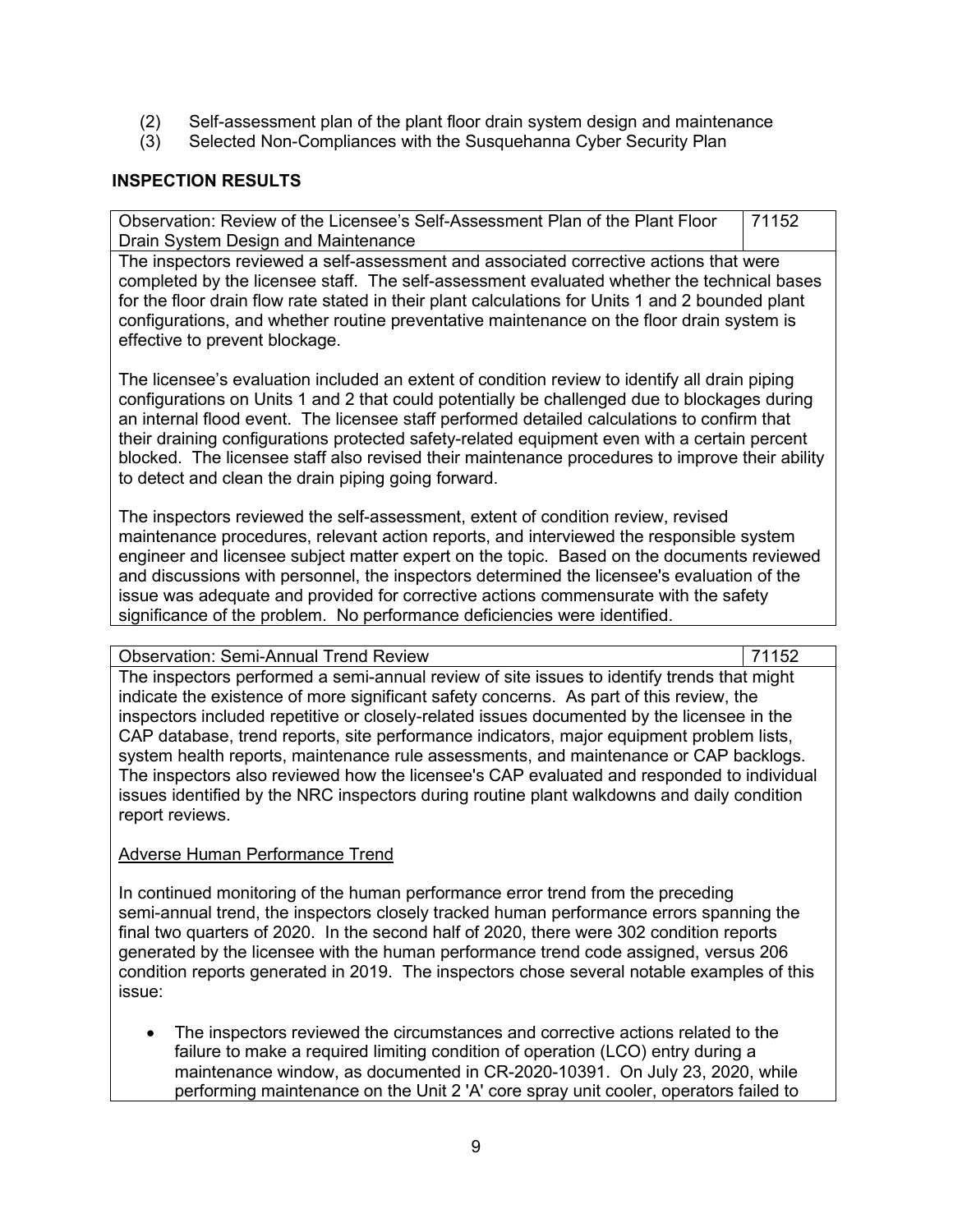enter LCO 3.7.2 Condition C due to the loss of system integrity. Operations staff later identified the failure to make the required entry, which resulted in an operations crew clock reset for human performance errors. During the affected time period, there was no loss of safety function, and the allowed outage time was not exceeded. This event constitutes a licensee-identified minor performance deficiency because the failure to enter the required action statement for an LCO not met did not adversely impact the mitigating systems cornerstone.

- The inspectors reviewed the circumstances and corrective actions related to an incorrect assignment of a maintenance rule functional failure, as documented in CR-2020-12484. On September 9, 2020, the 1B RHRSW pump indicated that the charging springs failed to charge upon securing the pump, resulting in unavailability of the pump. The station incorrectly assigned the event as "No" for maintenance rule functional failure, until NRC inspectors questioned the validity of this designation, resulting in a correction to the event code, and assigning a human performance error to the system engineer. The station did not exceed any equipment performance criteria as a result of this event.
- The inspectors reviewed the circumstances and corrective actions related to improper designation of protected equipment, as documented in CR-2020-15548. On November 10, 2020, the NRC inspectors questioned the protected equipment scheme and in-field labeling associated with a Unit 2 RHR maintenance window. Upon further review by the station, the protected equipment postings should have been, but were not, placed on some of the key components of the intended protected equipment scheme. This event resulted in an operations crew clock reset for human performance errors, and the station released communications stressing the importance of in-field protected equipment postings. This event constitutes an NRC-identified minor performance deficiency because while the station failed to meet the Protected Equipment Procedure, NDAP-QA-0340, and to fully implement risk mitigating actions, no work or equipment manipulations were performed in the affected spaces.
- The inspectors reviewed the circumstances and corrective actions related to an on-site motor vehicle accident, as documented in CR-2020-15670. On November 15, 2020, a security officer was operating a mobile patrol vehicle within the protected area and was adjusting the portable radio device when the officer struck a light fixture. The station determined that the distraction of making equipment adjustments resulted in the accident and vehicle damage. The station initiated a prompt investigation, assigned a crew clock reset to Security for the human performance error, and released a rapid communication to staff emphasizing expectations and requirements when operating vehicles and equipment.

Observation: Selected Non-Compliances with Susquehanna Cyber Security Plan | 71152 During the Susquehanna Steam Electric Station, Units 1 and 2 cyber security inspection completed in November 2018, six non-compliances with the cyber security plan were identified as documented in Susquehanna Cyber Security Inspection Report 05000387/2018403 and 05000388/2018403 (ADAMS Accession No. ML18341A114). Five NRC-identified and one licensee-identified non-cited violations were documented.

The scope of this inspection evaluated the licensee's initial, interim, and long-term corrective actions and extent of condition related to the five non-cited violations that were attributed to the licensee's specific implementation of the cyber security plan. These issues were documented in the licensee's CAP as CR-2018-17002, CR-2018-17021, CR-2018-17023,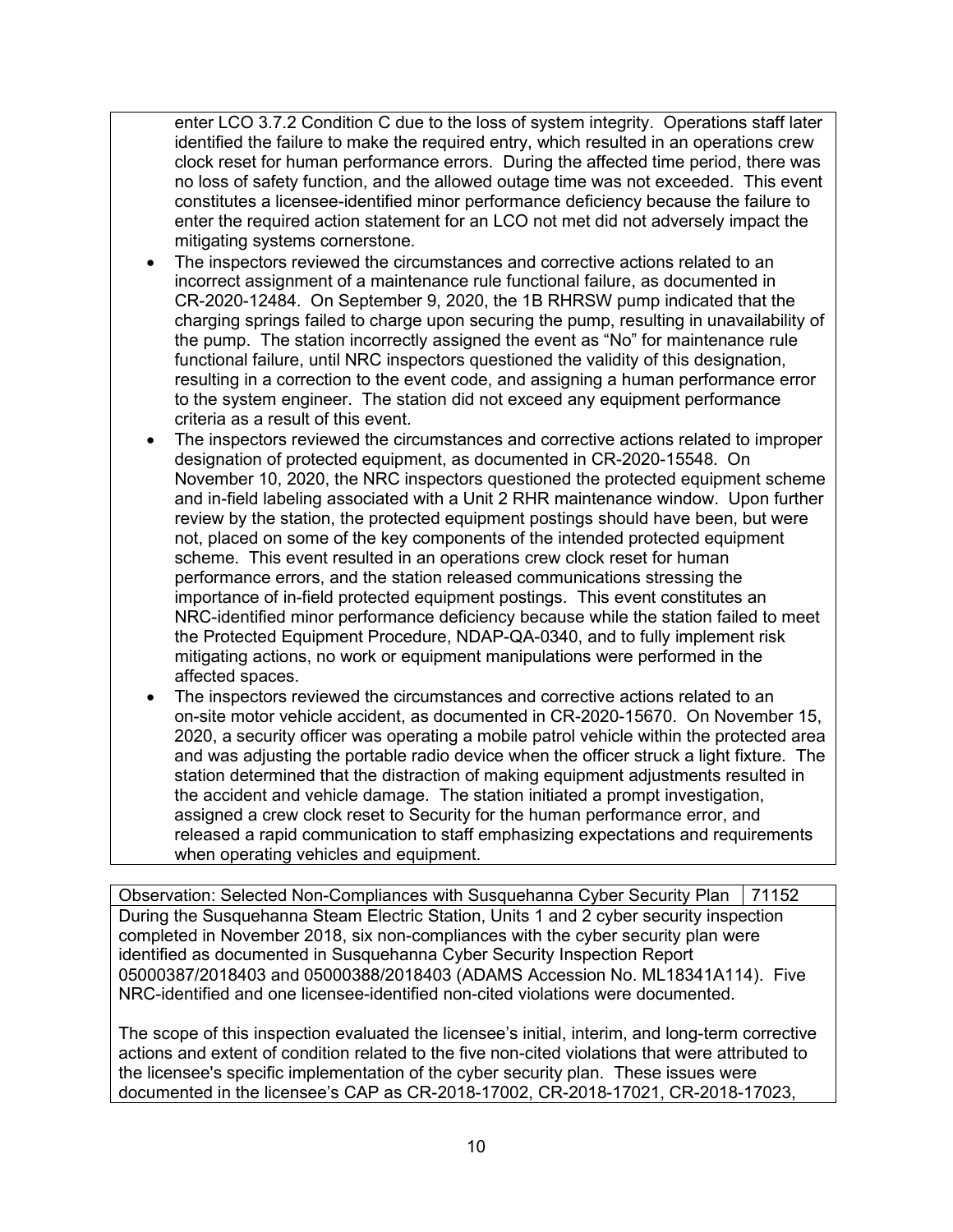CR-2018-17026, and CR-2018-17028. The inspectors reviewed the cause analysis, technical evaluations performed, and the corrective actions taken and planned. The inspectors assessed the licensee's problem identification threshold, prioritization of the issues, apparent cause analyses, use of operating experience, and timeliness of corrective actions.

The results of the review are documented in NRC Inspection Report 05000387/2020403 and 05000388/2020403 due to the information being security-related and non-publicly available.

| Observation: Licensee's Response to a Chilled Work Environment in the                          | 71152 |  |  |
|------------------------------------------------------------------------------------------------|-------|--|--|
| <b>Radiation Protection Department</b>                                                         |       |  |  |
| The NRC performed a remote inspection from November 2 to 13, 2020, to review the               |       |  |  |
| licensee's response to a chilled work environment in the radiation protection (RP)             |       |  |  |
| department. The chilled work environment was identified by the licensee in 2019 during an      |       |  |  |
| independent investigation that was commissioned by the site in response to indications of      |       |  |  |
| work environment problems. The licensee subsequently conducted a Level 2 CAP evaluation        |       |  |  |
| and implemented corrective actions to address the chilled work environment. The purpose of     |       |  |  |
| the inspection was to assess the licensee's identification, evaluation, and corrective actions |       |  |  |
| taken in response to the chilled work environment. The inspectors interviewed 18 members       |       |  |  |
| of the RP organization and reviewed relevant documentation including the licensee's            |       |  |  |
| investigation report, Level 2 CAP evaluation, and other corrective action documentation.       |       |  |  |

The NRC defines a safety conscious work environment as a work environment in which employees are encouraged to raise safety concerns, are free to raise concerns to both their management and NRC without fear of retaliation, where concerns are promptly reviewed, given the appropriate priority, and are appropriately resolved, and where timely feedback is provided. A chilling effect is defined as a condition that occurs when an event, interaction, decision, or policy change results in a perception that the raising of safety concerns to the employer or to the NRC is being suppressed or is discouraged. A chilled work environment is a condition where the chilling effect is not isolated (e.g., multiple individuals, functional groups, shift crews, or levels of workers within the organization are affected). A chilled work environment is often referred to as a condition that is the opposite of a safety conscious work environment.

The inspectors determined that the licensee appropriately identified apparent and contributing causes and developed corrective actions to address the chilled work environment. A new RP manager was hired and tasked with creating an RP recovery plan. The plan emphasized the creation of opportunities for open dialogue between staff, supervisors, and managers, and was instrumental in establishing an environment in which individuals felt comfortable speaking up and trusting their voices would be heard. The inspectors determined that the licensee had, at the time of this inspection, restored a healthy safety conscious work environment in the RP department, specifically:

• Environment for Raising Concerns: RP staff expressed a willingness to raise radiological safety, nuclear safety, and quality issues via CRs and directly to supervision. None of the interviewees expressed that they had experienced or were aware of someone else receiving a negative response to a CR, a supervisor/manager trying to reword a CR, or being challenged as to whether a CR should have been written. Trending data demonstrated that RP staff was generating CRs at a significantly higher rate than in 2019.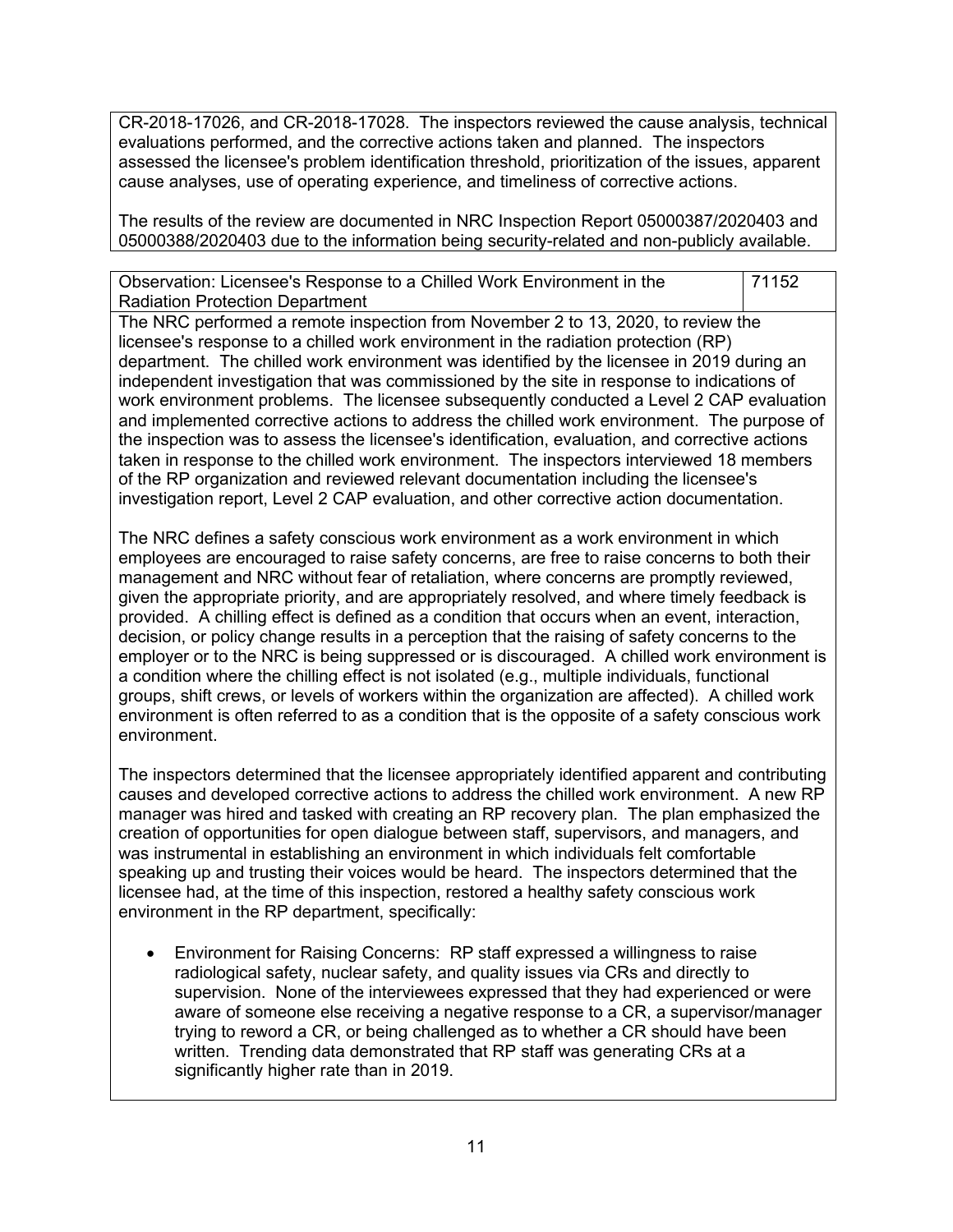- Evaluation of Issues: RP staff expressed that, in general, radiological and nuclear safety concerns are addressed adequately and in a timely manner. A few examples were cited in which RP technicians were not satisfied with the timeliness or final disposition of issues; however, these items generally dealt with lower level equipment and procedural issues for which the station was experiencing backlogs. No items of regulatory significance were identified.
- Concern/Issue Feedback: RP staff stated that, in general, they receive in-person feedback on issues important to safety, especially those raised directly to a supervisor or manager. Some technicians stated they did not consistently receive feedback on lower-level items that were entered directly into the CAP.

The licensee's CAP evaluation recognized that they had missed opportunities to detect the chilled work environment earlier. Corrective actions were developed to make the employee concerns program more proactive, establish work environment metrics, and re-establish the employee concerns oversight team. The inspectors noted these actions should provide earlier indication of work environment challenges at the site and allow for easier detection of developing issues.

The NRC concluded that the licensee adequately identified, evaluated, and addressed the work environment challenges in the RP department. No findings or violations were identified during this inspection.

| Failure to Meet the Requirements of 10 CFR 50.73 for Reportability Due to a Condition<br><b>Prohibited by Technical Specifications</b> |                                                                                                  |               |         |  |  |  |
|----------------------------------------------------------------------------------------------------------------------------------------|--------------------------------------------------------------------------------------------------|---------------|---------|--|--|--|
| Cornerstone                                                                                                                            | Severity                                                                                         | Cross-Cutting | Report  |  |  |  |
|                                                                                                                                        |                                                                                                  | Aspect        | Section |  |  |  |
| <b>Not</b>                                                                                                                             | Severity Level IV                                                                                | <b>Not</b>    | 71153   |  |  |  |
| Applicable                                                                                                                             | NCV 05000387/2020004-01                                                                          | Applicable    |         |  |  |  |
|                                                                                                                                        | Open/Closed                                                                                      |               |         |  |  |  |
|                                                                                                                                        | The inspectors identified a Severity Level IV violation of 10 CFR 50.73, "Licensee Event         |               |         |  |  |  |
|                                                                                                                                        | Report System," for the licensee's failure to report within 60 days from discovering an existing |               |         |  |  |  |
|                                                                                                                                        | condition prohibited by TSs. Specifically, the licensee failed to submit an LER for exceeding    |               |         |  |  |  |
|                                                                                                                                        | 26 percent reactor power with two channels of the reactor protection system inoperable which     |               |         |  |  |  |
|                                                                                                                                        | is a condition prohibited by TS 3.0.4. The licensee entered this into the CAP as condition       |               |         |  |  |  |
|                                                                                                                                        | report CR-2020-16405 and submitted LER 05000387/2020-003-00 dated December 21,                   |               |         |  |  |  |
| 2020.                                                                                                                                  |                                                                                                  |               |         |  |  |  |
| Description: On May 9, 2020, operators at Susquehanna Steam Electric Station (SSES), Unit                                              |                                                                                                  |               |         |  |  |  |
| 1, were raising power following a maintenance outage. At approximately 15:19, with reactor                                             |                                                                                                  |               |         |  |  |  |
| power at 24 percent rated thermal power, operators withdrew control rods to raise power to                                             |                                                                                                  |               |         |  |  |  |
| approximately 28 percent rated thermal power. SSES TS LCO 3.3.1.1, "Reactor Protection                                                 |                                                                                                  |               |         |  |  |  |
| System Instrumentation," requires that turbine stop valve (TSV) and turbine control valve                                              |                                                                                                  |               |         |  |  |  |
| (TCV) instrumentation be operable (i.e., not bypassed) at greater than or equal to 26 percent                                          |                                                                                                  |               |         |  |  |  |
| rated thermal power. However, at approximately 15:23, Unit 1 reached 26 percent rated                                                  |                                                                                                  |               |         |  |  |  |
| thermal power and the TSV and TCV instrumentation was still bypassed. Operators                                                        |                                                                                                  |               |         |  |  |  |
|                                                                                                                                        | immediately stopped withdrawing control rods, declared the TSV and TCV instrumentation           |               |         |  |  |  |
|                                                                                                                                        | inoperable, and entered Conditions A and B of LCO 3.3.1.1. Unit 1 was brought below 26           |               |         |  |  |  |
|                                                                                                                                        | percent rated thermal power at approximately 15:37, thereby exiting Conditions A and B of        |               |         |  |  |  |
|                                                                                                                                        | LCO 3.3.1.1 after approximately 14 minutes.                                                      |               |         |  |  |  |

Subsequent to reducing power below 26 percent rated thermal power, operators discovered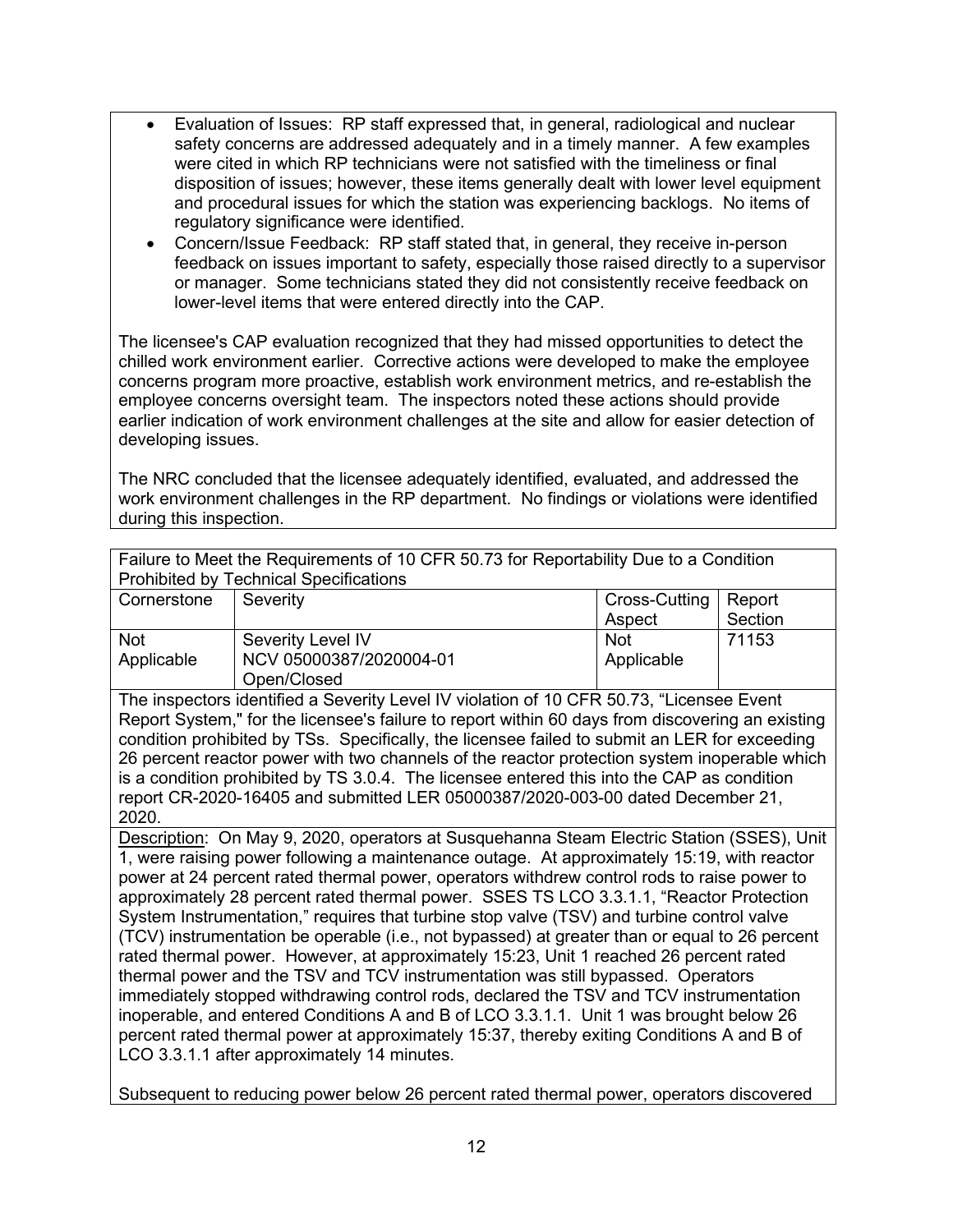two steam leaks on instrument piping lines SPDCD117-2 (specifically from Field Weld-10 (FW-10)) and JD-5-3-1A (specifically from FW-60). These leaks resulted in the instrument lines being unable to provide adequate steam pressure to turbine instrument sensing lines and were determined to have rendered the TSV and TCV instrumentation inoperable during startup. The operators repaired the leaks by installing new socket welds on May 11, 2020, and resumed power ascension.

The completion times associated with LCO 3.3.1.1, Required Actions A.1 and B.1 (12 hours and 6 hours, respectively), were not exceeded. However, SSES TS LCO 3.0.4 prohibits entering a mode of applicability (i.e., reaching 26 percent rated thermal power) without meeting all required LCOs. Based on the investigation and determined cause for this condition, the instrumentation piping likely failed, rendering the TCV and TSV instrumentation inoperable, prior to entry into the Mode of Applicability for LCO 3.3.1.1. As such, this event is reportable in accordance with 10 CFR 50.73(a)(2)(i)(B) as a condition prohibited by TS.

Corrective Actions: Four condition reports were written to document the material condition and the plant condition/procedural issue. Condition report CR-2020-16405 was written to document the failure to report the condition prohibited by TS. The corrective actions taken were to submit the LER, which was originally due 60 days after the event on May 9, 2020, but was submitted on December 21, 2020.

Corrective Action References: CR 2020-16405, CR-2020-07186, CR-2020-07187, and CR-2020-07201.

Performance Assessment: The NRC determined that this violation was associated with a previously documented finding assessed using the significance determination process.

Enforcement: The ROP's significance determination process does not specifically consider the regulatory process impact in its assessment of licensee performance. Therefore, it is necessary to address this violation which impedes the NRC's ability to regulate using traditional enforcement to adequately deter non-compliance.

Severity: The failure to make reports to the NRC as required by 10 CFR 50.73(a)(2)(i)(B) impacted the regulatory process and was a violation of NRC requirements. The violation was processed using traditional enforcement and determined to be a Severity Level IV violation consistent with NRC's Enforcement Policy section 6.9.d.9, "Inaccurate and Incomplete Information or Failure to Make a Required Report."

Violation: 10 CFR 50.73(a)(2)(i)(B) requires, in part, that the holder of an operating license shall submit an LER within 60 days of discovery of the event, which includes any operation or condition which was prohibited by TSs. Susquehanna Unit 1 TS 3.0.4 requires, in part, "When an LCO is not met, entry into a mode or other specified condition in the Applicability shall only be made: a. When the associated ACTIONS to be entered permit continued operation in the MODE or other specified condition in the Applicability for an unlimited time; b. After performance of a risk assessment addressing inoperable systems and components, consideration of the results, determination of the acceptability of entering the MODE or other specified condition in the Applicability, and establishment of the risk management actions, if appropriate, exceptions to this Specification are stated in the individual Specification; or c. When an allowance is stated in the individual value, parameter, or other Specification. Susquehanna Unit 1 TS LCO 3.3.1.1, "Reactor Protection System Instrumentation," requires that TSV and TCV instrumentation be operable (i.e., not bypassed) at greater than or equal to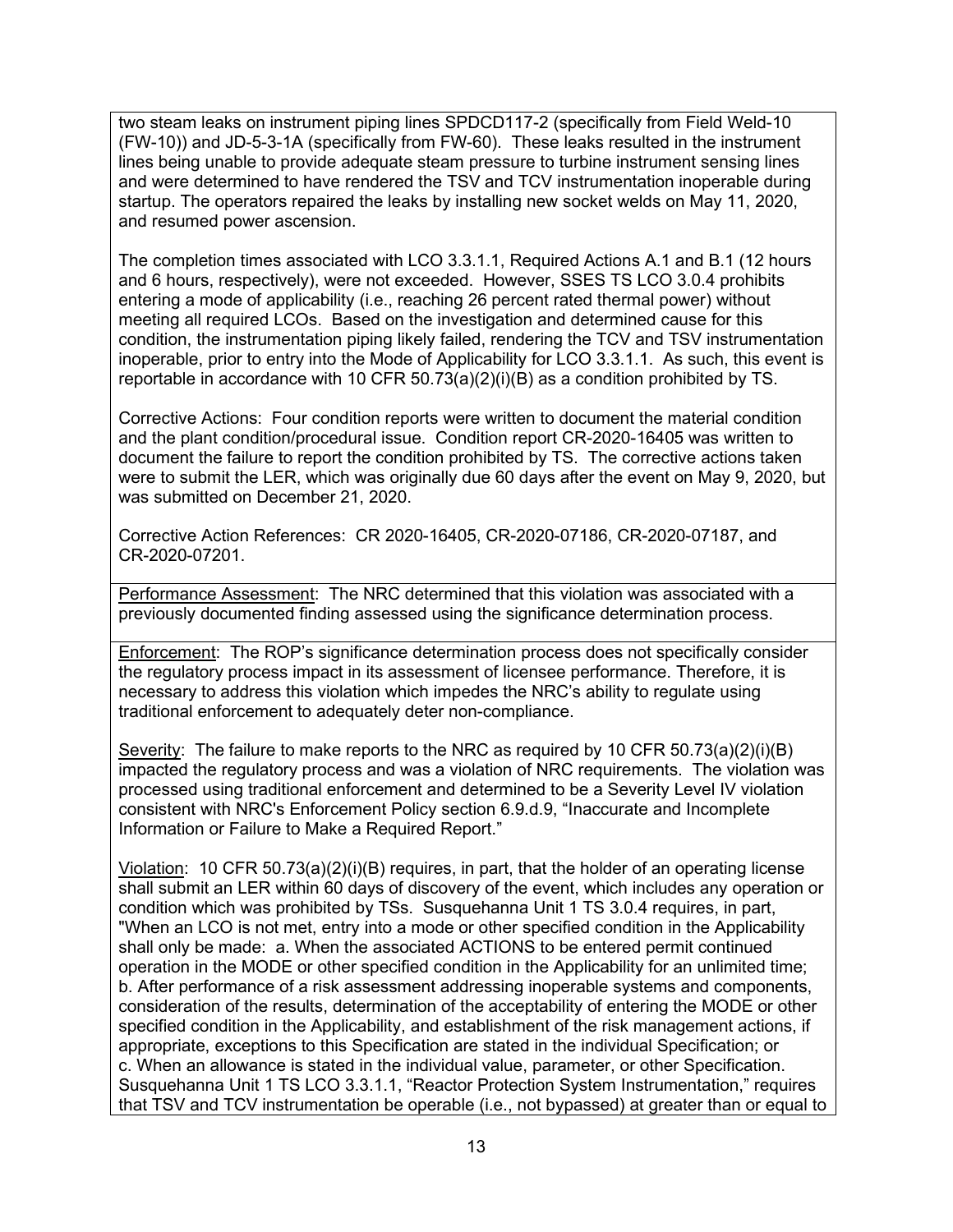26 percent rated thermal power.

Contrary to the above, the licensee failed to submit an LER within 60 days from the discovery of the existing condition prohibited by the plant's TS. Specifically, the licensee failed to submit an LER within 60 days of entering a mode of applicability (i.e., reaching 26 percent rated thermal power) without having the TSV and TCV instrumentation operable.

Enforcement Action: This violation is being treated as a non-cited violation, consistent with Section 2.3.2 of the Enforcement Policy.

## **EXIT MEETINGS AND DEBRIEFS**

The inspectors verified no proprietary information was retained or documented in this report.

- On November 13, 2020, the inspectors presented the response to a chilled work environment in the radiation protection department inspection results to Mr. Brad Berryman, Senior Vice President and Chief Nuclear Officer, and other members of the licensee staff.
- On November 19, 2020, the inspectors presented the in-plant airborne radioactivity control and mitigation inspection results to Mr. Kevin Cimorelli, Site Vice President, and other members of the licensee staff.
- On November 19, 2020, the inspectors presented the internal flooding problem identification and resolution inspection results to Mr. Dave Ambrose, General Manager of Engineering, and other members of the licensee staff.
- On November 19, 2020, the inspectors presented the cyber security problem identification and resolution inspection results to Mr. Dave Ambrose, General Manager of Engineering, and other members of the licensee staff.
- On January 28, 2021, the inspectors presented the integrated inspection results to Mr. Kevin Cimorelli, Site Vice President, and other members of the licensee staff.

### **THIRD PARTY REVIEWS**

Inspectors reviewed Institute on Nuclear Power Operations (INPO) report in July 2020 for the INPO report timeframe of November 2017 to December 2019.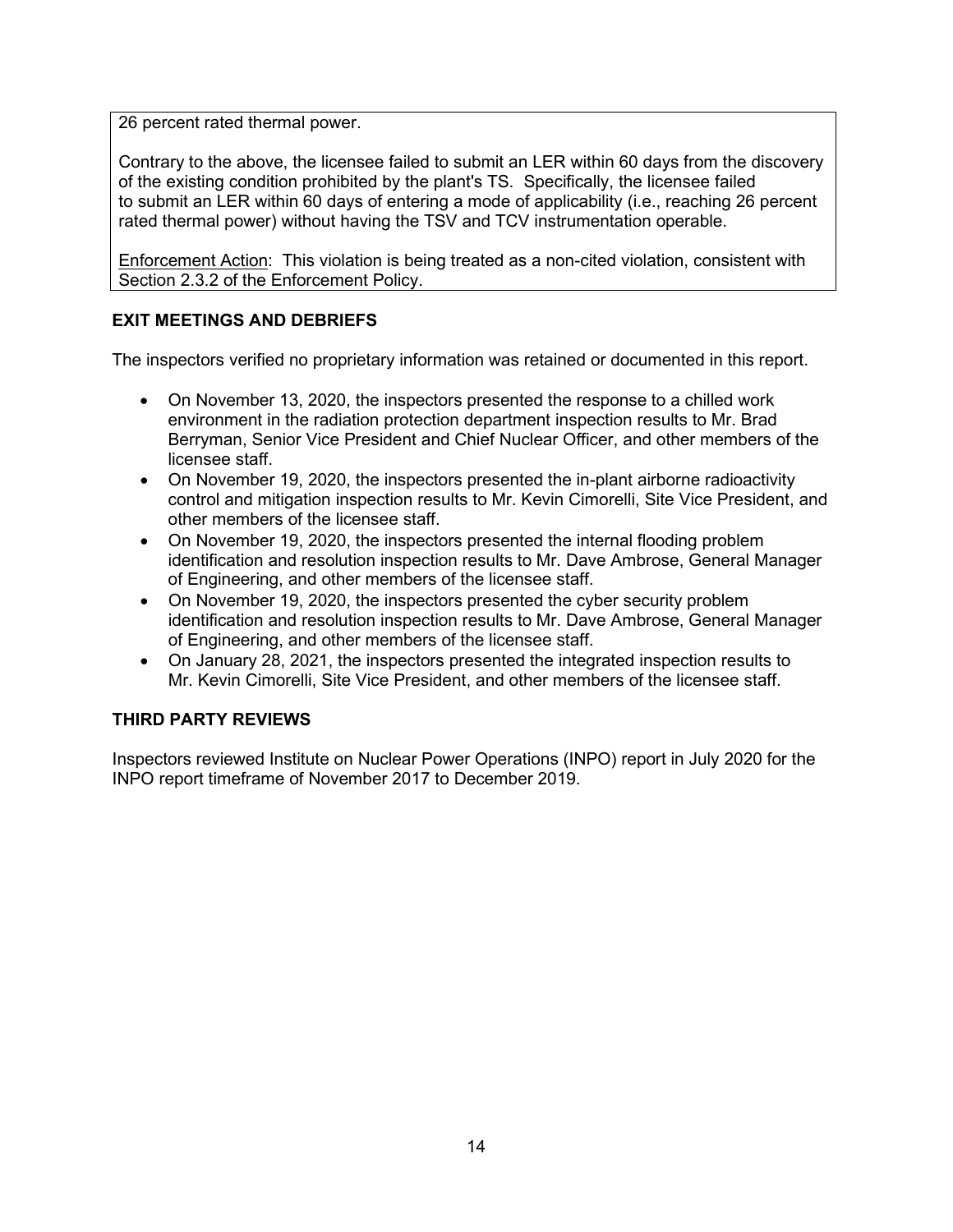# **DOCUMENTS REVIEWED**

| Inspection<br>Procedure | Type                                                                         | Designation   | Description or Title                                                                      | Revision or<br>Date |
|-------------------------|------------------------------------------------------------------------------|---------------|-------------------------------------------------------------------------------------------|---------------------|
| 71111.04                | <b>Corrective Action</b><br><b>Documents</b>                                 | CR-2020-15472 | NRC Question Regarding Steam Leak Impacts to HPCI<br>Components                           | 11/10/2020          |
|                         | Resulting from<br>Inspection                                                 | CR-2020-15548 | NRC Resident Question on Protected Equipment Scheme<br>During U2 RHR SOW                  | 11/10/2020          |
| 71111.05                | <b>Corrective Action</b><br><b>Documents</b>                                 | CR-2020-13975 | Emergency Lighting Battery E7-12 in the Main Control<br>Room Is Warm and Smells of Sulfur | 10/11/2020          |
|                         | <b>Corrective Action</b><br><b>Documents</b>                                 | CR-2020-16082 | NRC Resident Question about Execution of Fire and B.5.b<br>Plans                          | 11/24/2020          |
|                         | Resulting from<br>Inspection                                                 | CR-2020-16086 | NRC Resident Identified Trash Containers Filled Above<br><b>Flame Arrestor Lids</b>       | 11/24/2020          |
|                         |                                                                              | CR-2020-16087 | NRC Resident Identified Improperly Secured Combustible<br>Storage Locker                  | 11/24/2020          |
|                         | <b>Fire Plans</b>                                                            | FP-013-132    | <b>Common Refueling Floor</b>                                                             | Revision 4          |
|                         |                                                                              | FP-013-138    | Unit 1, UPS Panel Room                                                                    | <b>Revision 6</b>   |
|                         |                                                                              | FP-013-139    | Unit 1, Lower Relay Room                                                                  | Revision 9          |
|                         |                                                                              | FP-013-144    | North Center and South Cable Chases                                                       | Revision 7          |
|                         |                                                                              | FP-013-155    | Unit Common, Main Control Room Fire Plan                                                  | Revision 8          |
|                         |                                                                              | FP-013-195    | Unit Common, Diesel Generator Bay 'C'                                                     | <b>Revision 5</b>   |
|                         |                                                                              | FP-213-238    | Unit 2, HPCI Pump Room                                                                    | <b>Revision 5</b>   |
|                         |                                                                              | FP-213-241    | Unit 2, RHR Pump Room 'A'                                                                 | Revision 6          |
| 71111.11Q               | Procedures                                                                   | GO-100-012    | <b>Power Maneuvers</b>                                                                    | <b>Revision 57</b>  |
| 71111.12                | <b>Corrective Action</b>                                                     | CR-2020-09452 | 1B RHRSW Pump Failed to Start                                                             | 07/01/2020          |
|                         | <b>Documents</b>                                                             | CR-2020-12484 | Field Operator Reports 1B RHRSW Charging Springs<br><b>Discharge</b>                      | 09/08/2020          |
|                         | <b>Corrective Action</b><br><b>Documents</b><br>Resulting from<br>Inspection | CR-2020-12680 | NRC Inspector Identified Incorrect MRFF Code Applied to<br>CR-2020-12484                  | 09/14/2020          |
|                         | Procedures                                                                   | NSEP-AD-0413D | Maintenance Rule - Performance Monitoring                                                 | Revision 7          |
| 71111.13                | Procedures                                                                   | SI-183-208    | Unit 1, Quarterly Functional Test - Reactor Vessel Water<br>Low-Low Level 3               | Revision 19         |
|                         |                                                                              | SI-283-208    | Unit 2, Quarterly Functional Test - Reactor Vessel Water                                  | Revision 19         |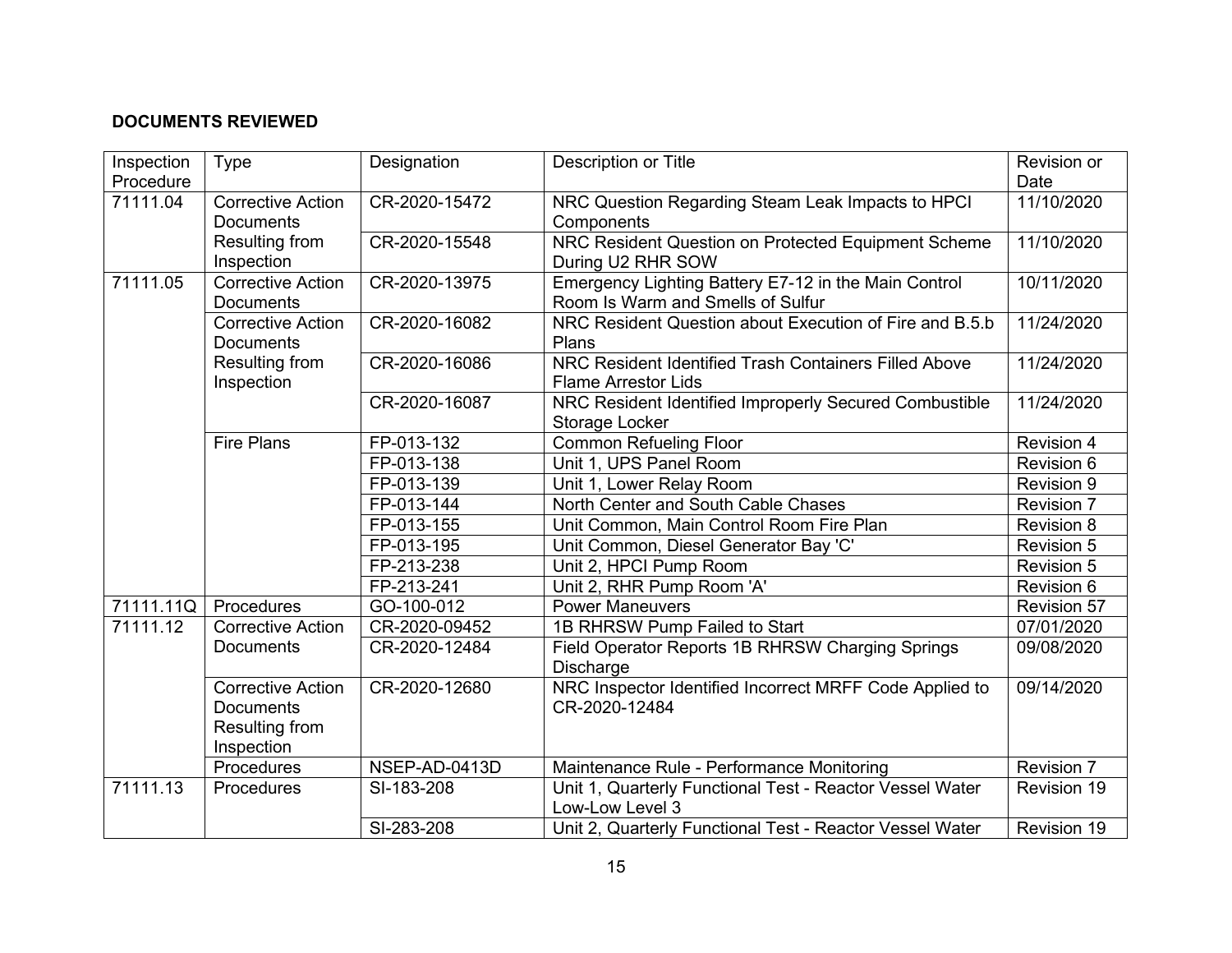| Inspection | Type                     | Designation         | Description or Title                                   | Revision or        |
|------------|--------------------------|---------------------|--------------------------------------------------------|--------------------|
| Procedure  |                          |                     |                                                        | Date               |
|            |                          |                     | Low-Low Level 3                                        |                    |
| 71111.15   | <b>Corrective Action</b> | CR 2020-15041       |                                                        |                    |
|            | <b>Documents</b>         | CR-2020-05779       |                                                        |                    |
|            |                          | CR-2020-13627       |                                                        |                    |
|            |                          | CR-2020-13697       |                                                        |                    |
|            |                          | CR-2020-15044       |                                                        |                    |
|            |                          | CR-2020-15303       | All 5 U1 Bypass Valve Cycled Open During Turbine Valve | 11/05/2020         |
|            |                          |                     | Cycling SO                                             |                    |
|            |                          | CR-2020-17249       |                                                        |                    |
|            | Operability              | ACT-01-CR-2020-     | <b>Prompt Operability Determination</b>                | Revision 0         |
|            | Evaluations              | 17249               |                                                        |                    |
|            | Procedures               | GO-100-002          | <b>Plant Startup Procedure</b>                         | Revision 115       |
| 71111.19   | <b>Corrective Action</b> | CR 2020-14815       |                                                        |                    |
|            | <b>Documents</b>         |                     |                                                        |                    |
|            | Resulting from           |                     |                                                        |                    |
|            | Inspection               |                     |                                                        |                    |
|            | <b>Procedures</b>        | SO-250-002          | <b>Quarterly RCIC Flow Verification</b>                | <b>Revision 58</b> |
|            |                          | SR-278-012          | Unit 2, LPRM Calibration and Validation                | 11/16/2020         |
|            | <b>Work Orders</b>       | PCWO 2258325        | Work Order for Modification to 'C' EDG Oil System      | 10/13/2020         |
|            |                          | PCWO 2374383-2      | 2B TIP Detector Replacement Alternate TIP Room         | 11/05/2020         |
|            |                          |                     | <b>Blocking</b>                                        |                    |
|            |                          | PCWO 2375725-0      | PSV11223A RHR HX A RHRSW Pressure Relief PSV           | 10/05/2020         |
|            |                          |                     | Setup & Test per MT-GM-005 and NDAP-QA-0423            |                    |
|            |                          | RTSV 2374345        | Performance of 'C' Diesel Monthly Operability Test,    | 10/17/2020         |
|            |                          |                     | SO-024-001C                                            |                    |
|            |                          | WO 2384231-0 Att. G | Unit 1, Risk Management Challenge Board for EHC        | 11/17/2020         |
|            |                          |                     | Troubleshooting and Repair Following Inadvertent       |                    |
|            |                          |                     | Opening of Bypass Valves During Valve Cycling          |                    |
| 71111.22   | <b>Corrective Action</b> | CR-2020-15328       |                                                        |                    |
|            | <b>Documents</b>         |                     |                                                        |                    |
|            | Procedures               | DC-B5B-001          | Spray/Makeup to the Spent Fuel Pools Using Portable    | <b>Revision 21</b> |
|            |                          |                     | <b>Pump Truck</b>                                      |                    |
|            |                          | SO-193-001          | <b>Quarterly Turbine Valve Cycling</b>                 | <b>Revision 51</b> |
|            | <b>Work Orders</b>       | RTSV 2369881        | <b>HPCI Quarterly Flow Surveillance</b>                | 12/09/2020         |